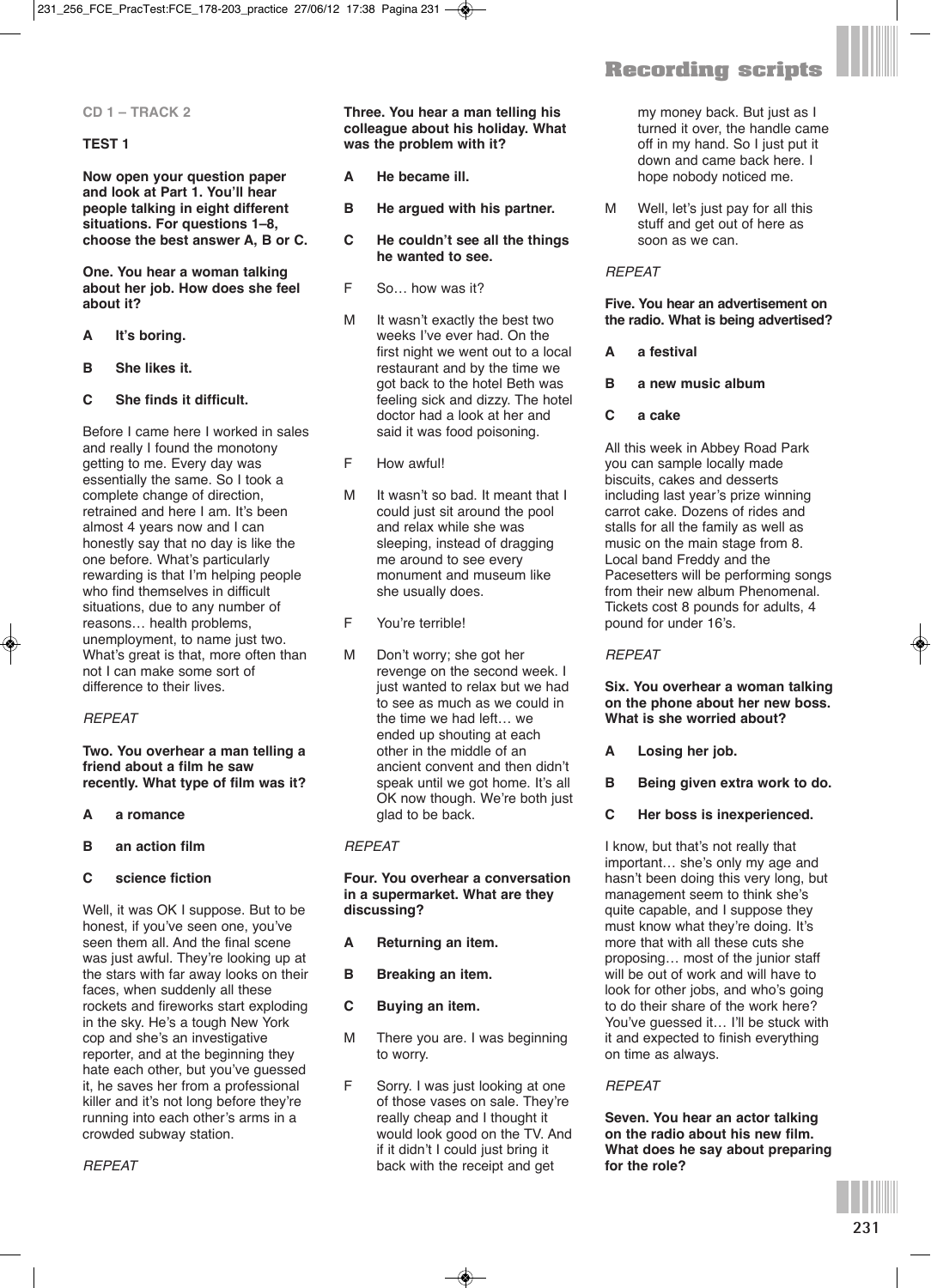**A He had to learn a new skill.**

**B He did lots of research.**

# **C It was physically challenging.**

It seemed like quite a challenge when I heard about the project; I mean playing somebody like Buster Keaton who performed all his own stunts... having to jump from a horse onto a train… it's a bit too much for me, I can't even ride a horse. But after reading the script I was relieved to see that wasn't necessary at all. It's mainly focused on his personal life and so I wouldn't have to face such physical torments. Instead I spent hours every day, for about three months in fact, watching DVDs of his old films, studying his mannerisms and facial expressions. And to be honest with you, I'm more than a little proud of the result.

# **REPEAT**

# **Eight. You overhear two people talking about a car. Why are they talking about the car?**

- **A It's the man's first car.**
- **B It's a brand new car.**
- **C It has broken down.**
- F So I know you're dying to tell me… how's the car?
- M To tell you the truth, I'm beginning to think I should have waited a bit longer. I may have made a mistake and rushed into buying it. I just imagined it there in my garage and had to have it.
- F Why do you think you've made a mistake?
- M It's just that I've spent everything I had on it. I could've just bought something second hand or kept my old one running for another year or so. If I have to take it for repairs any time soon, I don't know how I'll be able to pay for it.

# **REPEAT**

# **That's the end of Part 1. Now turn to Part 2.**

**CD 1 – TRACK 3**

#### **You'll hear a talk about an endangered species. For questions 9-18, complete the sentences. You now have 45 seconds to look at Part 2.**

The most endangered cat species is the Iberian Lynx, sometimes called the Spanish Lynx. Should this species die out it would be the first feline extinction since the Smilodon, commonly known as the Sabre-Toothed Tiger, 10,000 years ago. Recent studies estimate the number of surviving Iberian lynx to be as few as 100, which is around 400 less than there were in 2000. What does an Iberian Lynx look like? Their leopard-like spots particularly distinguish it from its cousin, the Eurasian Lynx and it is also smaller, with a head and body length between 85 and 110 centimetres. Males can weigh between 12.9 and 27 kilograms, which is about half the weight of the average Eurasian Lynx. The lynx can live up to a period of thirteen years. The Iberian Lynx's size means that it typically hunts for animals no bigger than rabbits or hares. Rabbits would account for more than 70% of the Lynx's food, but due to Spain's declining rabbit population, the lynx has been forced to attack larger mammals such as young deer or roebuck. The Iberian Lynx hunts alone and follows its prey even up to distances of 100 kilometres. Or it lies in wait for its prey for many hours. It uses the four sets of whiskers on its ears and chin to sense its victim. They are active at night. They stay active in winter and their fur becomes thicker and paler. In extreme weather, they take shelter in caves or trees. The Iberian Lynx was once widespread all over the peninsula but it is now restricted to very small areas, mainly mountainous areas covered with vegetation. Its recent drastic decline over recent decades is due to loss of habitat, reduction in prey and high nonnatural mortality from road kills, predator control and hunting, although it is under legal protection and it is no longer legal to hunt them. It was recently thought that the only breeding Iberian lynxes were in the Doñana National Park in Andulucía, southern Spain, but in 2007 a previously unknown population was discovered in Castilla-La Mancha in central Spain. In March 2005, for the first time Iberian Lynxes managed to

breed in captivity. 3 healthy cubs were born at a breeding centre in Doñana. In 2009 it was announced that 3 more cubs had been born in the same centre. Typically a mother will give birth to 3 cubs after a gestation period of 60 days. Iberian Lynx conservation is now under way through political campaigning and lobbying from individuals and organizations such as SOS Lynx. Important progress has been made in a number of ways. The foundation of the breeding programme in Andalucía, prevention of further construction in areas the Iberian lynx lives, and the halting of proposals for new roads in problematic areas, such as the new motorway that had been planned between Ciudad Real in La Mancha and Cordoba in Andalucía. Despite these successes, challenges and conflicting pressures remain. The World Wildlife Foundation has been urging Spanish authorities for over two years to close a road which crosses the Doñana national park, as Callum Rankine of the WWF says, 'With such a small population, the accidental loss of just one individual on the road brings the species closer to the brink of extinction.'

#### **That's the end of Part 2. Now turn to Part 3.**

# **CD 1 – TRACK 4**

**You will hear five different people talking about holidays they have had. For questions 19-23 choose from the list A-F how each person feels about the holiday. Use the letters only once. There is one extra letter which you do not need to use. You now have 30 seconds to look at Part 3.**

# **Speaker 1**

It came as a complete surprise. Right out of the blue she came home and told me she'd been made redundant from work and said why didn't we just take off for a year and travel around the world. Well, it just all seemed to make sense. I wasn't enjoying my work at the time and was thinking about doing something else. Her company had given her quite a generous redundancy package and also we could rent out our house for the year; that would give us enough to live on for the year as long as we were careful with our money. And I'm pleased to say that we were, apart

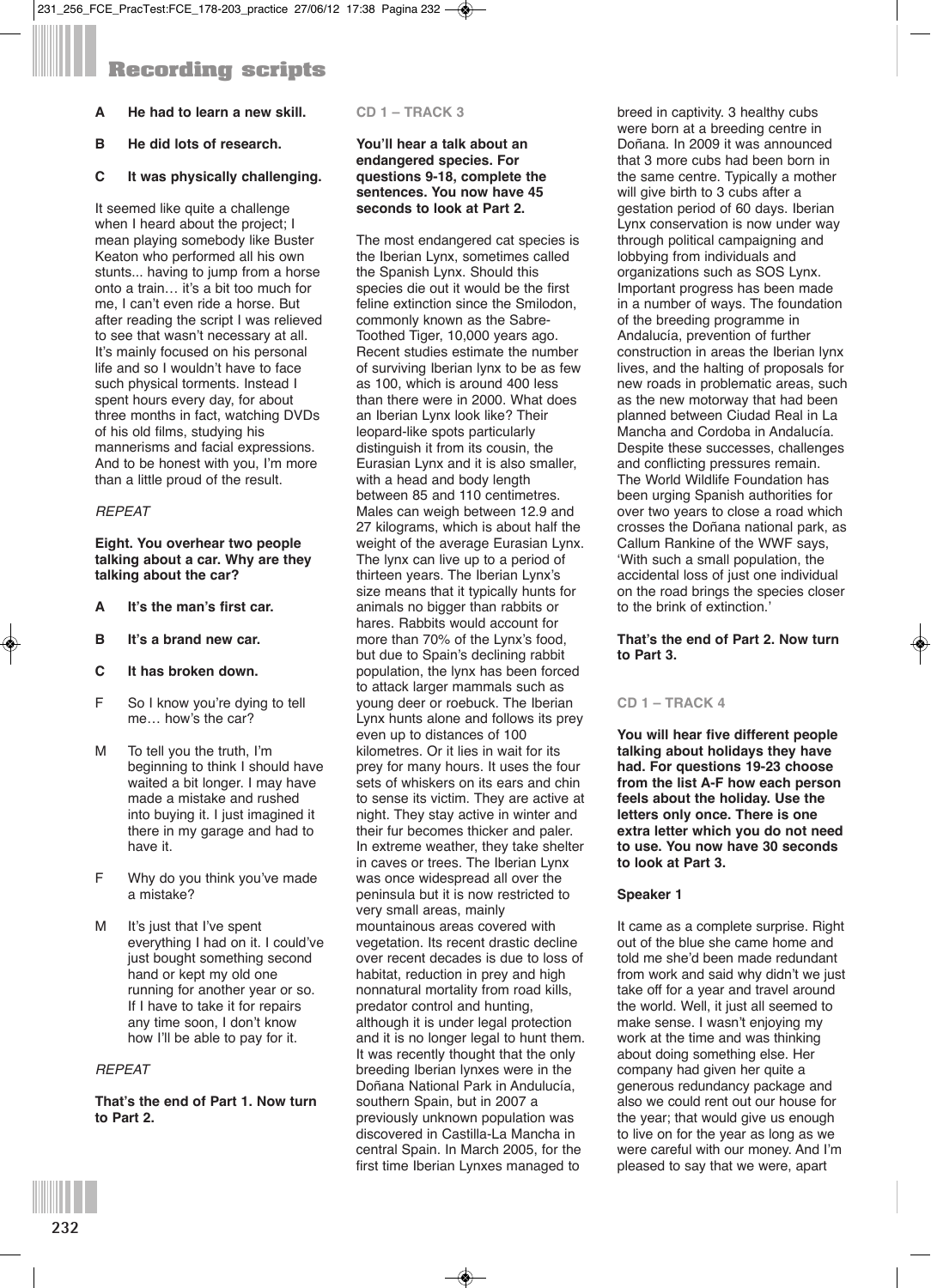from the occasional few luxuries here and there… you know, meals in expensive restaurants for special occasions like birthdays or anniversaries, that kind of thing.

### **Speaker 2**

It's something I'd been looking into for some time. To tell you the truth, it's something I've wanted to do ever since I was a kid. It just never seemed that it would be something I could realistically do, so it just remained a dream. But after somebody told me how cheap it was when you actually got there I started to do some serious research. And really, although actually getting there is very expensive, the price of the hotels, restaurants and travelling around the country is so low compared to places in Europe, it means that in total you're not paying much more than you would for a cheap holiday on the beach in Greece or Spain. And it's a lot more interesting than just lying around on a beach somewhere. It was great. I'm going back there next year. I didn't think I would ever be able to say that.

#### **Speaker 3**

It's not every day you go on honeymoon, but if you ask me it was all a bit over the top. We had our own private beach and the staff couldn't do enough for us; they wouldn't let us do a thing for ourselves. For example if I tried to pour myself a drink, somebody would suddenly appear and take the bottle out of my hand and finish pouring it. I know it's all these luxuries that you're paying for but it's a bit much for me and wasn't something I was comfortable with. I suppose you must just get used to it after a while, but all the time I kept thinking that it would have been a better idea if we'd used that money to buy a washing machine and some new furniture instead of going to all that expense.

#### **Speaker 4**

To tell you the truth, the hotel was a bit of a letdown. The pictures in the brochure were flattering to say the very least. The restaurant was supposed to be five star but I can honestly say I've had better food in a motorway service station. It wasn't all bad though, the area itself was lovely. The beach near the village was lovely and had everything you could ask for… clean white sand, beautiful blue sea, palm trees. And the locals were really friendly and really made a fuss of the kids. I think we'll go back there soon, but we'll definitely stay in a different hotel, that one wasn't good value for money at all.

#### **Speaker 5**

I'd really been looking forward to going there and I wasn't disappointed. Not in the least. From the moment you arrive there you feel immersed in its history. It's the birthplace of civilisation after all, and every street you walk down reminds you of this. I know some people wouldn't find it much fun, to be going from boring museum to boring museum, but it wasn't like that. When you see some of the collections they have in the museums, and you see it in context to the city itself, well, it's an extraordinary feeling. The weather wasn't great but I don't think that spoiled it for us at all. It's not like you go to a place like that just to sit on the beach and get a tan. We had a week there, but really you'd need a month just to see everything.

### **That's the end of Part 3. Now turn to Part 4.**

#### **CD 1 – TRACK 5**

**You will hear an interview with a member of a sporting association. For questions 24-30, choose the best answer A, B or C. You now have one minute to look at Part four.**

F It's been described as the fastest ball game in the world, and is played in places as far away as Australia and South Africa but it actually comes from our western neighbours over in Ireland. Many of us know next to nothing about this sport so it will come as a surprise to learn that it has been played competitively all over our country since the 19th century. Sean McGinn of the British Gaelic Athletic Association is here to tell us a bit about the sport of hurling. Hi, Sean, thanks for coming. Could you give us a brief description of hurling?

- M Sure. Well, it's played on a pitch of around 140 metres long and 85 metres wide, although for youth matches it's considerably smaller. There are two teams of 15 people and each player has a slim bat called a hurley which is made from ash wood. Players use the hurley to propel a small leather ball, which is slightly bigger than a tennis ball. There are two ways to score points during a match – by scoring into the goal and past the goalkeeper, whose hurley is slightly bigger than the outfield players'... just to give him a chance… or you can score by hitting the ball over the bar but between two long posts. A goal scored past the goalkeeper is worth 3 points while putting it over the bar is worth 1.
- F Well that all sounds relatively easy. Is it?
- M Not so easy as all that I'm afraid. As you said earlier, it is the fastest ball game in the world. A good hurler can hit the ball up to 150 kilometres an hour and the ball can travel as much as 110 metres. There are also a few rules that make the whole thing trickier for the players. You can't just pick up the ball from the floor, you have to flick it up using the hurley. You can't carry the ball in your hand for more than 4 steps, so you have to run while balancing the ball on the hurley, which is no easy thing. There are also restrictions on the way you can tackle another player, so all in all it's a sport that requires a high level of skill and years of practice.
- F And tell us how popular the sport is outside Ireland.
- M Well the history of Ireland is dominated by emigration. While the country itself has a population of less than 7 million, it's often claimed that there are over 70 million people around the world with Irish ancestry. Nearly 11% of Americans see themselves as Irish-Americans. My own parents came over to Britain from Galway in the West of Ireland in the 1930s. Wherever these emigrants went, they took their sport with them. So now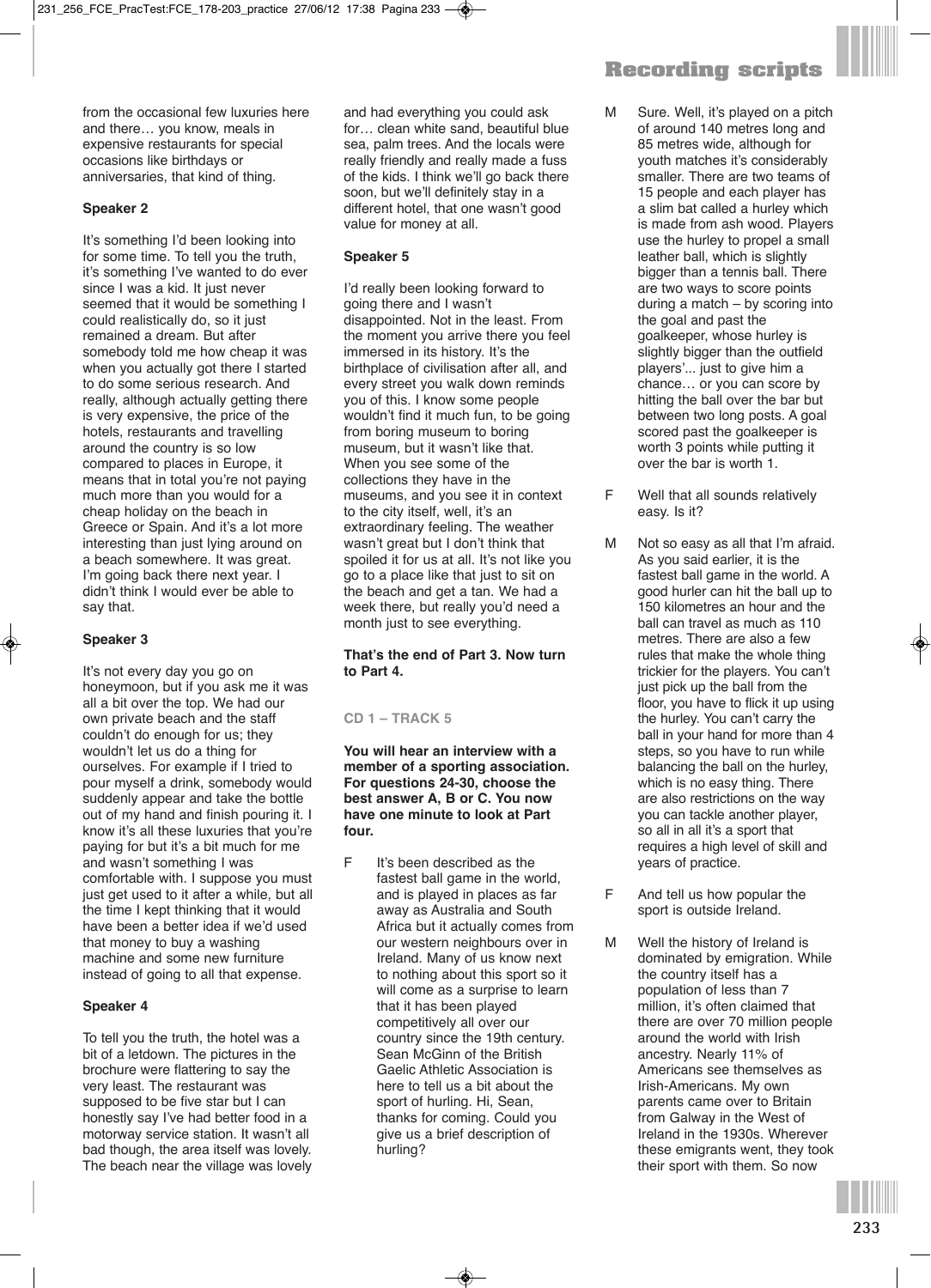hurling is played in places such as Britain, the USA, Canada, Argentina, Australia, New Zealand, South Africa, as well as places in continental Europe – for example there are teams from Brussels, from Luxembourg, from Munich, Paris and Zurich.

- F And what would you say the appeal of the sport is?
- M As well as the cultural aspect: keeping in touch with your roots, the game itself is so fast moving and so skilful that it's hard to take your eyes away from the action for even a second. Also in these days of the commercialisation of sport when you have footballers or formula one drivers earning more in a week than most of us will see in a lifetime, it's important to remember that even at the very highest level, hurling players are amateurs. That and the absence of violence between supporters… even in the most important matches there's no segregation between rival fans… gives the sport a purity and nobility that I don't think you get in other sports.
- F Thanks, Sean. I think we all know a little more about what sounds like a fascinating sport. That was Sean McGinn of the British Gaelic Athletic Association talking about the sport of hurling.

# **That is the end of part 4.**

# **CD 1 – TRACK 6**

# **TEST 2**

**Now open your question paper and look at Part 1. You'll hear people talking in eight different situations. For questions 1-8, choose the best answer, A, B or C.**

**One. You hear a woman talking about a young man. What is her relationship to him?**

- **A his mother**
- **B his teacher**
- **C his neighbour**

I don't know what's got into him. He used to be such a sweet boy. He'd come round to the house at Christmas time and sing such lovely carols. My husband used to take him fishing on Sunday mornings… if you could get him out of bed on time of course. Now he hardly says a word to either of us and he's been getting into terrible trouble in the classroom. The headmaster has asked them all to come in for a meeting. We're all worried he's going to be expelled from school.

# **REPEAT**

**Two. You hear a man talking about a house. Why did he decide not to buy it?**

- **A It was too expensive.**
- **B It wasn't big enough.**
- **C It was too far away.**

In the end I just decided it wasn't really what I was looking for. Sure, if you compare it to places in the centre of town, it certainly wasn't bad value for money. But, at the end of the day, it's just me, no wife, no kids, why would I need two extra bedrooms? I know it's more expensive to stay here in town, but I don't really want to spend an hour or more commuting from the outskirts rather than just walking half an hour to work.

# **REPEAT**

**Three. You hear someone talking about a concert they went to. How did they feel about the concert?**

- **A It was too short.**
- **B She enjoyed it.**

# **C The music was disappointing.**

All my friends laughed when I told them I'd bought tickets. 'How old are you?' they asked, and I suppose they've got a point – I think the lead singer is only a couple of years younger than my granddad. But I've always loved their music... well… their early stuff from the 60s and 70s… that's why I felt really let down when they spent 40 minutes playing songs from their new album, which I have to say, isn't great. But once that was out of the way they went on to play just about every song they've ever written. You've got to admire

their energy… I can't imagine my granddad running around on stage for that long.

# **REPEAT**

**Four. You hear somebody talking about a trip they are about to take. Why are they going?**

- **A on business**
- **B on holiday**
- **C for a family wedding**

I've been there before, I went there with my wife to celebrate our third anniversary, which was five years ago now. We had a great time just sitting around in the squares, getting a tan and seeing the sights. I don't imagine I'll get to see many sights this time, unless you count a hotel room, the inside of a taxi and a conference centre as sights. Luckily it's only 4 days and I'll be back on Saturday… I'd better be, my brother's getting married and I'm the best man!

# **REPEAT**

#### **Five. You hear a television quiz programme. How much does the contestant win?**

- **A nothing**
- **B ten thousand pounds**
- **C two thousand pounds**
- M So Brian, this is it... here comes the final question. Let me remind you, you've used all three life lines and if you choose to play and get the answer wrong you'll walk home with nothing. If, after hearing the question, you decide not to play, you keep the two thousand pounds you've already won. But… if you get the answer right… you win the jackpot of ten thousand pounds. OK? Here it is… who won the European Football Cup in 1979 and 1980? Was it A: Real Madrid B: Liverpool or C: Nottingham Forest
- M Well… I think it was Nottingham Forest but I'm not absolutely sure... so I think I'll keep what I've already won. I've had a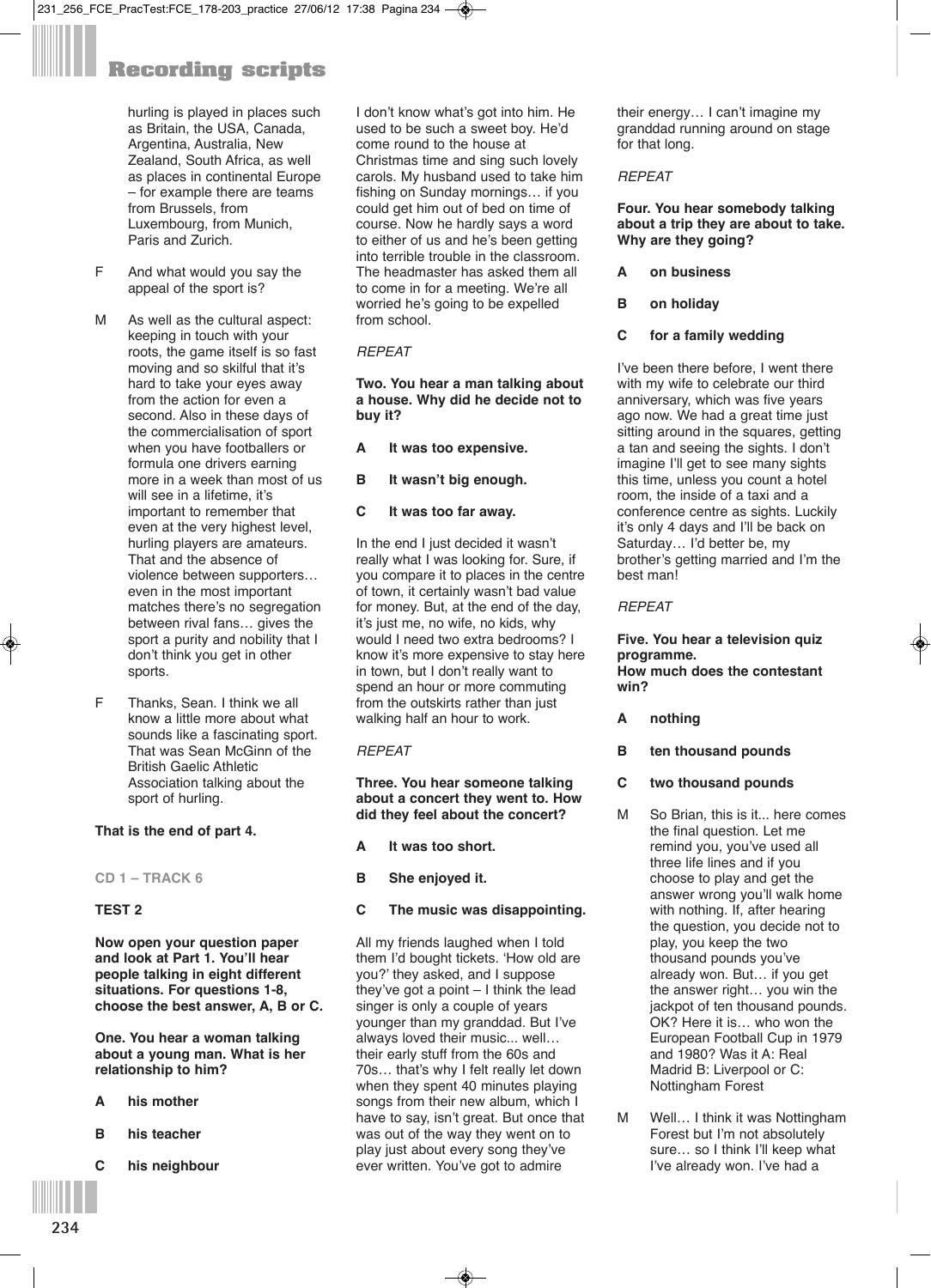lovely day, thanks for everything.

M Well, Brian, you're a cautious man… and you were right... it was answer C: Nottingham Forest. A round of applause everybody for Brian Smith, a worthy winner.

#### **REPEAT**

#### **Six. You hear somebody buying a train ticket. What kind of ticket do they buy?**

- **A a single**
- **B a fixed return**
- **C an open return**
- M Hello Scottish Rail, how can I help you?
- F Hi, I'd like to buy a return ticket to Glasgow please.
- M When were you thinking of travelling back?
- F I'm not exactly sure, maybe next Monday but it's not really definite.
- M Well, an open return is £67.20 which means you can come back any time before the end of next month. If you decide to buy a fixed return for next Monday that's £43.50. But you know, a single is £25… so if you buy a single and then another single when you decide to come back, you're only spending £6.50 more than the fixed return.
- F Ah… that's what I'll do then. Can I have one of those please.
- M Sure. That's £25 please.

#### **REPEAT**

#### **Seven. You hear a young woman talking about her decision to leave home. Why did she decide to leave home?**

- **A because of her relationship with her parents**
- **B to be nearer to work**
- **C because she wanted to live with a friend**

I've been really surprised by their reaction to be honest. They've been really supportive, Dad even lent me the money for the deposit and helped me move all my stuff in. That's the odd thing, they have such an old fashioned attitude I thought that never in a million years would they let me. I think that's what made me decide to leave really, we never seemed to see eye to eye on anything and would get on each other's nerves and row about almost everything.

My new place is a little nearer to the office, but only about another 10 minutes on the bus. What's great is that now I have my own space and I can just invite a friend round, cook dinner, watch a DVD, that sort of thing, without having to check with mum and dad if it's OK… and possibly having a blazing row about it.

**REPEAT** 

#### **Eight. You hear a radio advertisement. What is it advertising?**

- **A a soft drink**
- **B a holiday**
- **C a pizza restaurant**

Wellco Supermarkets are offering another sensational summer savings sizzler. In our East Park, Church Street and North Road branches, buy 2 one and a half litre bottles of premiocola for just £1.40, that's a saving of nearly 50%... and that's not all. Collect the tokens on each bottle top and for every 6 you'll get a free margherita or tex mex pizza at PizzaNation in the high street. Enter our free draw to win a holiday for two in Punta Cana, Mexico when you spend over £25 on any Wellco ownbrand products.

#### **REPEAT**

**That's the end of Part 1. Now turn to Part 2.**

#### **CD 1 – TRACK 7**

**You will hear a radio news item about a hot air balloon manufacturer. For Questions 9-18 complete the sentences.**

Douglas Finch is to be awarded the Honorary Degree of Doctor of Business Administration in recognition of his outstanding scientific, design, and entrepreneurial achievements and their important contribution to the history and reputation of Bristol.

Douglas Finch was born near Glasgow and attended Allan Glen's School before reading aeronautical engineering at Glasgow University, from which he graduated in 1961. He gained a Master's Degree in Industrial Engineering at Cornell University, USA in 1963 before returning to the United Kingdom and joining the Bristol Aeroplane Company.

He joined the Bristol Gliding Club and in 1965 received the Silver 'C' Gliding Badge. In 1967 he helped build the 'Bristol Belle', a red and white striped balloon which made its first flights at Weston-on-the-Green near Oxford. It was the first modern hot air balloon in Western Europe. In 1968 Doug Finch was issued with the first ever Private Pilot's Licence for Hot Air Balloons.

The success of Doug Finch in translating his ballooning expertise into a commercial concern is reflected in the birth and success of his company, Finch Balloons of Bristol, which was formed by Finch in 1971 – five years after he constructed his first balloon. The new company was based in Dutton, Bristol, where a total of twenty-nine balloons were made in the basement of the property. 1971 also saw Finch build Golden Falcon, a balloon designed specifically to fly across the Sahara.

In 1972 Doug Finch received the Royal Aeronautical Club Bronze Medal, the first awarded for hot air airships. A year later he was awarded the Royal Aeronautical Club Silver Medal for the first balloon flight over the Alps. In the same year he received the Lighter Than Air Society (USA) Achievement Award for the development of the first hot air ship. Five years later he attempted the first Atlantic crossing by balloon for which he received the Royal Aeronautical Club Gold Medal. In 1978 his attempt to make the premier Atlantic crossing by balloon ended when bad weather forced his heated helium balloon 'Zanussi' down after a 2,000 mile flight from Canada.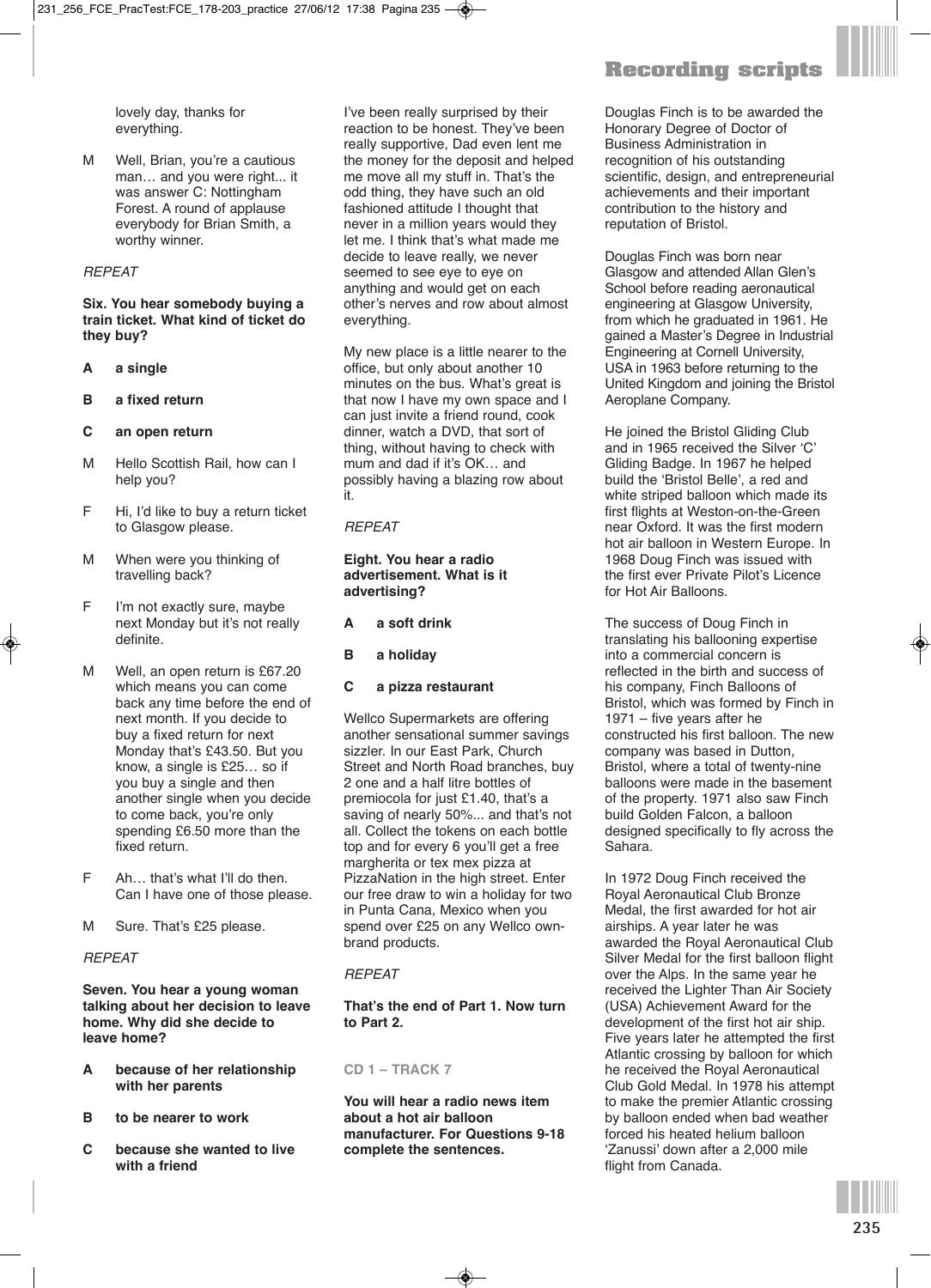The Finch company moved to its present site in Gellingborough in 1983 and in the following years all of the records for distance and duration were taken by pilots flying Finch balloons. In 1989 Finch Balloons Limited received the Queen's Award for Export, confirmation that Doug Finch had made Bristol the undisputed balloon manufacturing capital of the world.

During the 1990s interest in becoming the first to fly around the world by balloon became intense and almost all the contenders have used Finch helium/hot air balloons.

Doug Finch has advanced the science, technology and art of balloon flight to the highest level. His factory in Bristol is the world's largest and last year he was awarded the Prince Philip Design Award.

Doug Finch will receive his Honorary Degree of Doctor of Business Administration at the award ceremony at Bristol Business School on Tuesday 20 November at 11.30 am at Bristol Cathedral.

### **That's the end of Part 2. Now turn to Part 3.**

# **CD 1 – TRACK 8**

**You will hear five different people talking about the place where they live. For questions 19-23 choose from the list A-F to say what each person feels about where they live. Use the letters only once. There is one extra letter which you do not need to use.**

#### **Speaker 1**

People tell me I should cash in on it, sell up and move out to the country. Prices have gone up so much around here that I could get a lovely place somewhere rural. I don't know though, it had never really occurred to me before. I've lived half my life here and don't really see much reason for a change. But while you might say the area has gone upmarket and improved, with these new bistros and shops, well it's lost something too. A lot of the character it used to have… I mean, now I don't even know my neighbours' names and they don't know mine. So I'm not sure if I should stick around now. Moving… well, it's food for thought.

### **Speaker 2**

There was a time around here that you could leave your front door open morning, noon and night. Kids just played in the street unsupervised and only came home when it got dark or their dinner was on the table. Everybody knew everybody else… and their business… so it wasn't all great! … But over the last few years it's got worse and worse and I've no idea why, I really don't. Mrs Peters at number 36, she was mugged just last Thursday, 50 pounds and her mobile phone she lost.

# **Speaker 3**

When we saw it we just fell in love with it. The old wooden floors, the heavy oak doors, the delightful bay windows… and the garden… the garden's going to be glorious in spring. We'll have picnics, maybe even barbecues. Of course there's lots of work to be done before it's perfect, if it ever will be… But we seem to be settling in. Most of the local shopkeepers seem to know our names now and most people say hello in the street. It's such a change from living in the city. And when the kids go back to school there's a really good one at the other end of the village. I'll probably have to walk them there though… the high street is very busy with cars and I don't want to risk them crossing a busy road on their own.

# **Speaker 4**

Well, with the kids now, there's just not enough room for all of us. We had to do it really. Obviously, I would have liked to have stayed here, but it's for the best. It was just impractical really. And now we'll have a lovely place. I've lived here since I left home. I never imagined then how much my life would change. Look out of the window, see that shop, that's where I bought my first suit for my first day of work, and there's the café where I met Karen, my wife. The idea of moving was hard at first, leaving all these memories behind. Still, it's for the best and it's not like we're moving to the other side of the world. It's only a ten minute drive and I can pop back whenever I like.

# **Speaker 5**

I realise now it wasn't the right thing to do. We jumped in too quick; we

just took one look at the cottage and the village and we fell in love. We didn't really think about the practicalities. It all seemed so idyllic really. Country houses with beautiful gardens, cricket on the village green, the village fete, the duck pond... it seemed like we were going back in time. But once you're used to all that, spent a year or so here… well… that's when the realities kick in. There's not really much to do. If we want to go to the cinema it's a half hour drive to the multiplex on the ring road. If we want to eat in a good restaurant or see an exhibition we have to go into town, which with traffic can take over an hour and a half. And while the kids don't mind it now, I dread to think what they'll be like when they're a bit older... there's literally nothing for teenagers to do here. I guess we should have given it a bit more practical thought before we dived in and moved.

### **That's the end of Part 3. Now turn to Part 4.**

# **CD 1 – TRACK 9**

### **You will hear an interview with an athlete talking about his sport. For questions 24-30, choose the best answer A, B or C.**

- M We've all heard of fun-runs and half marathons, maybe we've even competed in them… but how many of us have heard of ultra-marathons? My guest today is Stan Woodcock who is going to tell us all about ultramarathons. Hi, Stan, thanks for coming. Maybe I could start by asking you the obvious question... what exactly is an ultra marathon?
- M Hello Roy, thanks for inviting me onto the programme. Well, you know there's no straightforward answer to your question. Not all ultra marathons are the same. The simplest answer I can give you is that it involves running further than a normal marathon, which is 42.195 kilometres. Basically you could divide them into two types as well, those that cover a specific distance and those that take place within a specific time period, with the winner being the runner who has covered the most distance.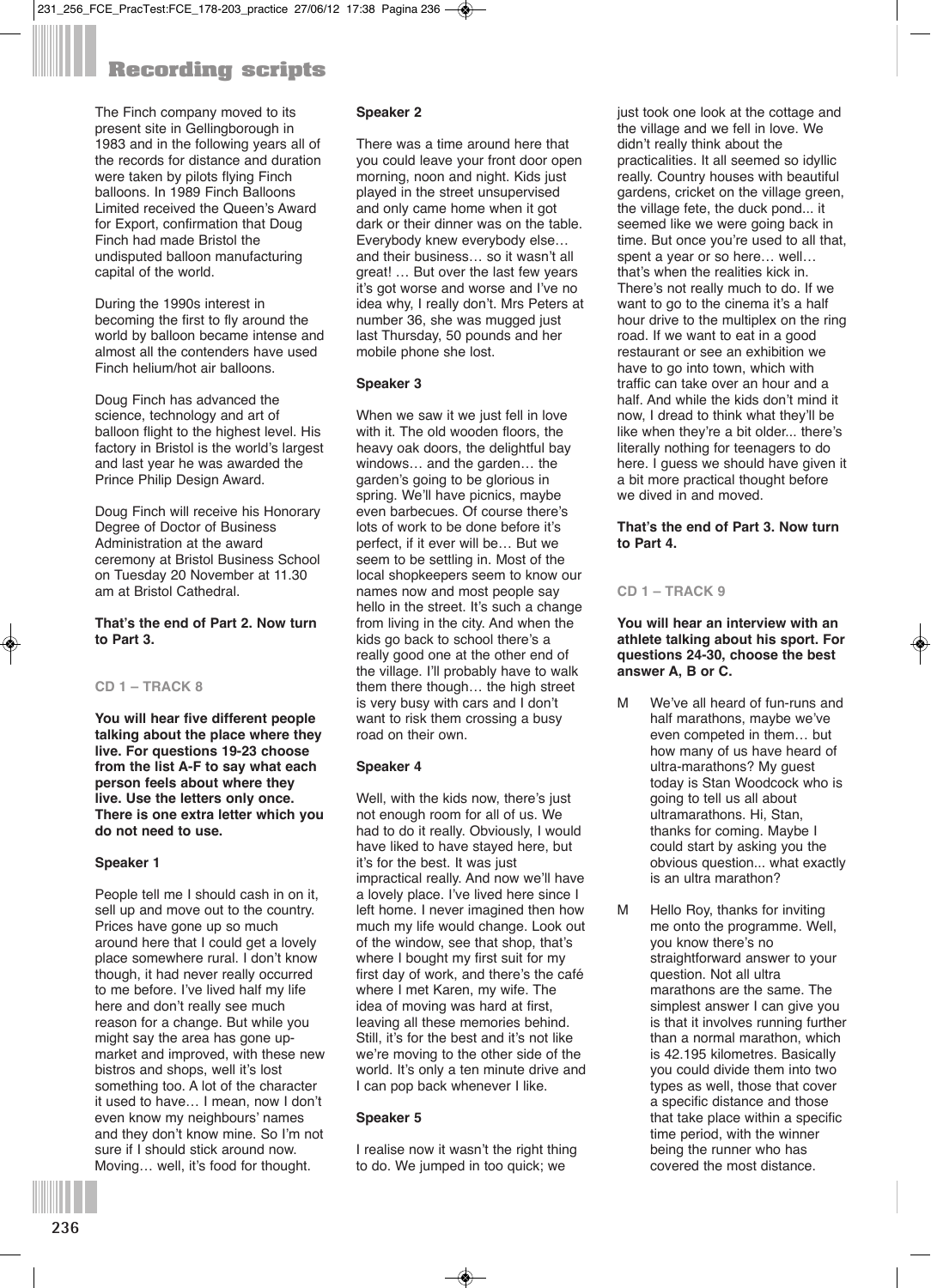- M What sort of distances and time periods are we talking about here?
- M Well, the timed events range from 6, 12 and 24 hours to 3 and 6 days. In terms of the distance races, the most common distances are 50 and 100 kilometres.
- M 6 days? Surely here in Britain, we'd run out of anywhere to run to!
- M No timed events are generally run on a track or a short road course, usually about a kilometre in length.
- M And how popular are ultra marathons?
- M More popular than you'd think. In Europe alone there were more than 200 ultra-marathons last year. There are a few in Africa, including the world's oldest, the 89 kilometre 'comrades marathon' in South Africa which attracts about 12,000 runners a year and a 250 kilometre race in Namibia called 'racing the planet'… it's becoming more popular in Asia. Taiwan, Japan and Korea have all hosted ultra-marathons, and India held its first in Bangalore in 2007. There's even an ultramarathon held in Antarctica!
- M And I believe you've just returned from the United States; tell us about that. From what you told me before the programme, it sounds impossible!
- M Well, I took part in the Badwater Ultra-marathon. Which is a terrific test of your personal endurance. It's a 215 km course which starts at 85 metres below sea level and ends at the top of Mount Whitney in Death Valley, California… 2,548 metres above sea level. What makes it particularly tricky is that it's held in July, when temperatures can reach 49 degrees in the shade. A guy called Al Arnold pioneered the course, first attempting it in 1974, but he failed to finish due to dehydration. He tried again the following year but sustained a knee injury, but in 1977 he was the first to finish it, with a time of eighty hours.
- M That sounds like quite a trial, Stan. Can I ask you just one last question, and I hope it doesn't sound rude… but, why do you do it, it sounds crazy?
- M Don't worry, I'm asked that all the time. Maybe I used to ask myself too. But I can tell you this… it has taught me how I can take responsibility for my life and thereby guide my own destiny instead of blaming other people and being victimised by my own imperfections. It confirmed that the anger and rage that exists in most of us is based on our inability to accept our own inadequacies. It has taught me that we all have the strength and conviction to deal with adversity  $-$  if we can just tap into it. But more than anything, it has left me feeling profoundly grateful for my family and friends, appreciation of what I have, who I am, and where I am going in my life.
- M Stan Woodcock, thanks for coming in and speaking to us.

# **That is the end of part 4.**

**CD 1 – TRACK 10**

# **TEST 3**

**Now open your question paper and look at Part 1. You'll hear people talking in eight different situations. For questions 1-8, choose the best answer, A, B or C.**

**One. You hear someone talking about something he saw on television. What did he see?**

- **A a magic trick**
- **B a drama**
- **C a sporting event**

It was one of those 'must-see' moments. Everybody I knew watched it, and everybody at work the next day was talking about it. It was just like that soap opera years ago when the guy got shot and all you could hear the next day was people discussing who shot him. There were even t-shirts printed 'Who shot BJ?' they said. Or like that world cup final where the England player used his hand to score a goal and the referee

said the goal was valid. I'm sure there must be something to explain how she did it though, you can't just make Buckingham Palace disappear into thin air. But it was really dramatic to say the least.

# **REPEAT**

**Two. You hear a woman complaining about something. What is she complaining about?**

- **A types of mobile phones**
- **B teenagers**
- **C the public transport system**

I just don't see the point of them. You get on the tube and some adolescent sits next to you and all you hear is this tinny repetitive beat. Why can't they just put headphones on? Why do they imagine that the rest of us want to hear their music? It's not as if I've ever heard anybody using them to play decent music. I used to think their ringtones were annoying, but it's nothing compared to these. It really ruins my journey to work sometimes. Not that it was ever really a pleasure.

# **REPEAT**

**Three. You hear somebody talking on the phone. What is the purpose of their phone call?**

- **A to complain**
- **B to arrange to meet someone**
- **C to apologise**

I know exactly how you must feel. But just let me explain… I know, I know… I got the two thirty train and I was supposed to get the connecting train at two fifteen, but there was a delay at the train station and we didn't get there until half past two and I'd missed it. The next one wasn't until 5. Can you believe it? I've a good mind to write a letter of complaint to the company and tell them how angry I am; it's not as if the tickets are cheap either. You know how much I wanted to meet you, how can I make it up to you? What? Yes, I know… of course I had it with me… just that I forgot to charge it last night and it ran out of batteries, so I couldn't call you. Hello? Hello?

**REPEAT**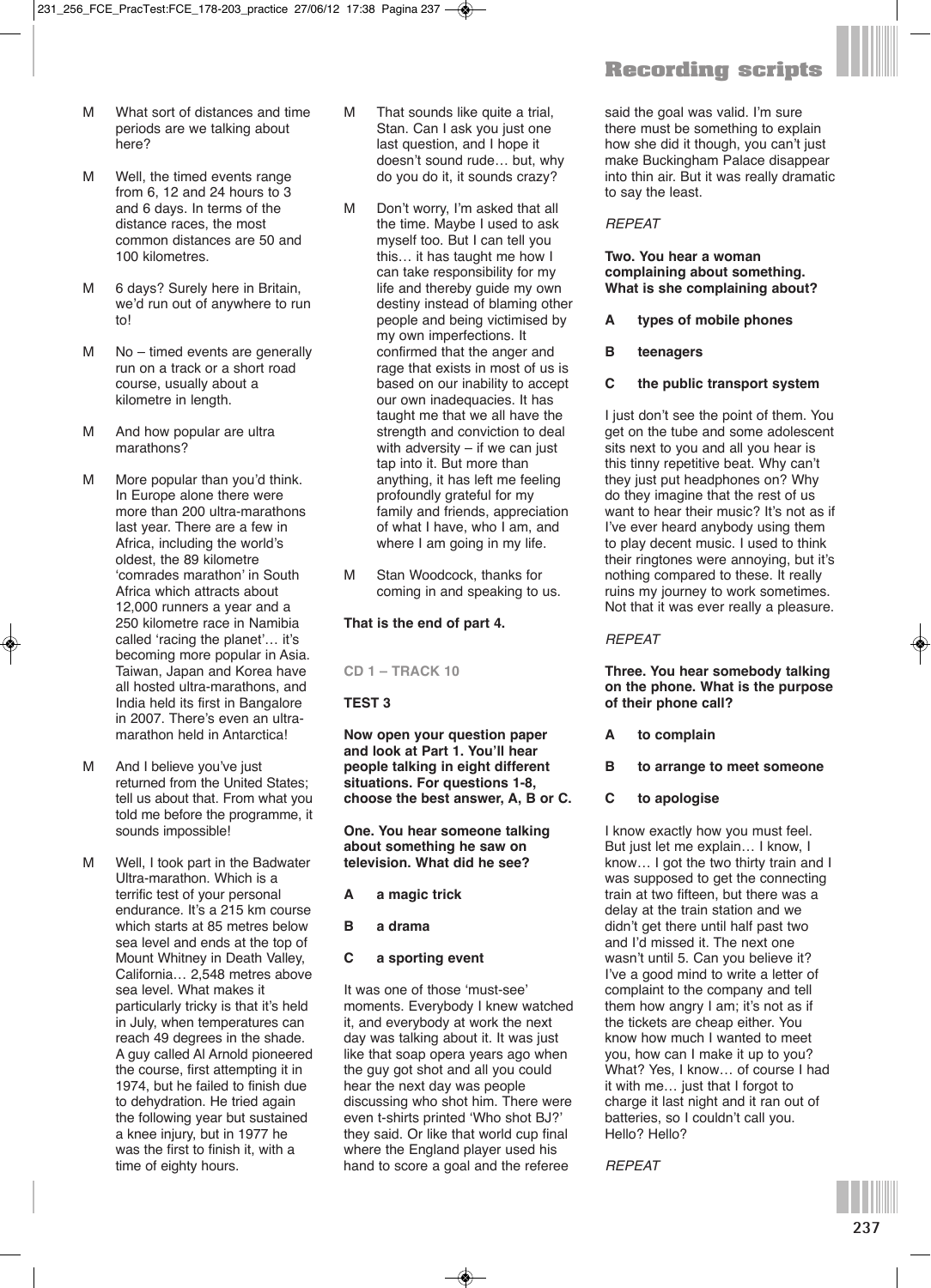**Four. You hear somebody talking in a shop. What kind of shop is it?**

# **A a health food shop**

# **B a greengrocer's**

# **C a chemist's**

It's because I have these allergies. I've tried everything. Creams, pills… you name it. The doctor told me he wasn't sure what was causing it, he even suggested it was all in my head. But surely I'm not imagining the rashes I get when I eat them. It just started a couple of years ago, I used to eat plenty of them with no problem. I suppose it must be something to do with the fertilizers and pesticides they use these days. So, no, those look nice and I'm sure they're fine but I don't want to risk it, I'll have the organic ones instead. A kilo should be enough.

# **REPEAT**

### **Five. You hear a man talking about his sister. What is his sister's biggest fault?**

- **A She talks too much.**
- **B She's too serious.**

# **C She gets easily annoyed.**

Seriously, there are times when I think I just can't take any more. I love her to bits of course, but at times, well, you can imagine, I just have to take a deep breath and count to 20 or I'll just explode or end up walking out. She's always been the same, ever since we were little kids. You just can't get a word in edgeways. She'd kill me if she knew, but sometimes when she calls I just put the phone on the table, go away and make a cup of coffee and when I come back she's still going on and on and none the wiser.

# **REPEAT**

### **Six. You hear 2 people talking. What is their relationship?**

- **A They're related.**
- **B They go to college together.**
- **C They go to the same gym.**
- F John! I haven't seen you for ages. How are you?
- M Sara! Hi! You look great. I suppose you must still be taking those classes.
- F I sure am! I've lost 5 kilos since I last saw you. Anna's a real dictator in her classes; she really makes you work and sweat. But I have plenty of time these days since I finished at university. What about you? How come I haven't seen you there for so long?
- M Well, time is the big problem really. I've got so much work to do, I ended up finishing so late and then taking work home with me. There just don't seem to be enough hours in the day. But I do seem to be putting on a bit of weight, so maybe I'll try to get down there at least once next week.

# REPEAT

### **Seven. You hear a man talking to his partner on the phone. When is he going to leave work?**

**A 8.30**

**B 8**

**C 9.30**

I know I said I'd be home by 8 but it just can't be done. I've got a huge stack of work on my desk and I promised my boss I'd have it done by Wednesday. I'm going to have to come in early before he gets here at eight thirty tomorrow and get some more of it done. Look, it's half past eight now, I'll just put in another hour and then I'll finish, OK? Do we need anything from the shops on my way home?

# **REPEAT**

### **Eight. What is the speaker describing?**

- **A a documentary**
- **B a visit to a national park**
- **C a friend's holiday**

It's quite breathtaking really. You could almost be there. It's such a beautiful park, the valley looks gorgeous. You can see why it attracts so many visitors. Only last week John was asking me if I fancied

going camping with him there for a long weekend. But that's why they made it really, to highlight how so many visitors going there every year is eroding a lot of the natural vegetation that the wildlife there rely on for food and shelter. Really did make me think. And the music they used is great, really complimented the images. You should see it.

# **REPEAT**

### **That's the end of Part 1. Now turn to Part 2.**

**CD 1 – TRACK 11**

### **You'll hear an information announcement about facilities offered at Blackpool Airport. For questions 9-18, complete the sentences.**

Checking in at Blackpool airport couldn't be easier. The majority of check-in desks at Blackpool Airport are located on the first floor of the terminal building. Air UK operates its UK, London and German flights from check-in Area 14, which is located on a level beneath the Arrivals Hall. To save time, have your tickets and passport ready, and ensure your hand luggage contains only the items you may need during your journey. Ensure that carryon luggage does not contain any liquids, gels or pastes that exceed 100 ml. You can also use the self-service check in desks. Self-service check-in is available to passengers departing from the Airport travelling with certain airlines. A number of scheduled airlines offer self service check-in and internet check-in technologies in order to facilitate their passengers with early check-in, seat selection and issue of boarding passes. Please select from the airline links below to see if this service applies to your destination. Airline staff are on hand should you require any assistance. Sit back and relax in the Eric Morecambe Departure lounge. Enjoy the comfort and relaxing atmosphere of the Eric Morecambe Lounge for up to three hours – for only €25 per person. We offer an excellent service to all passengers regardless of airline or class of ticket. And there's a 20% discount for the over 60's who can take advantage of our facilities for only 20 euros per person. Facilities include: complementary refreshments;

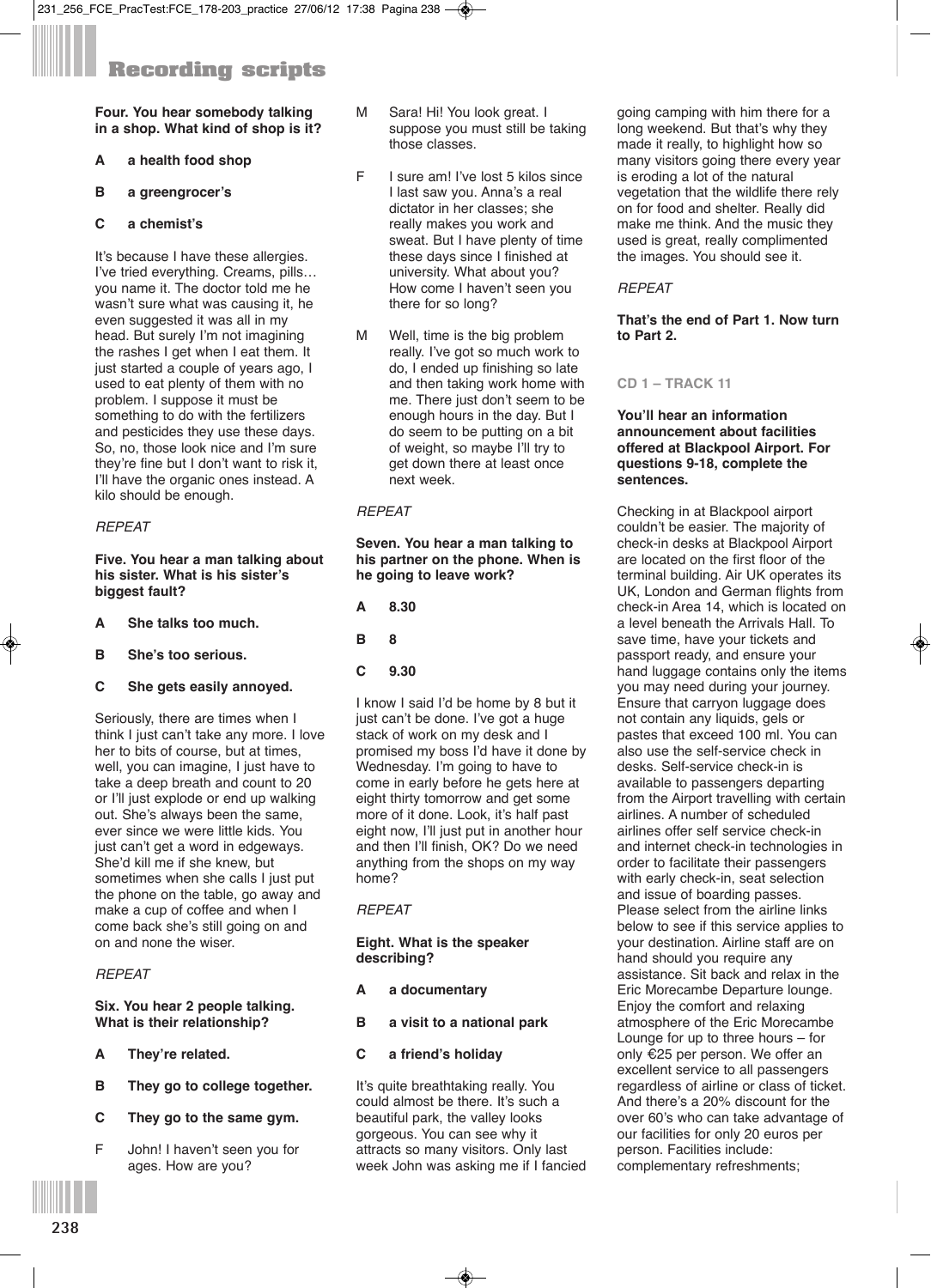newspapers and magazines; Free Wi-Fi access throughout the lounge and notification of delays and flight times. A left luggage facility is available in the Car Park Atrium, directly across the road from the Terminal, for short and long term storage of luggage. The facility is open from 6 a.m. to 11 p.m. daily and rates vary depending on the size of baggage. A car key holding facility exists for passengers, at a charge, with Greencaps, in the Car Park Atrium. The keys must be collected by the person nominated to do so. This person must have photographic identification when collecting the keys. Those leaving keys must also provide a reference of where their car is parked.

Blackpool airport boasts a variety of cafés and restaurants, such as the Cosy Café located on the mezzanine floor. Relax in this modern light filled restaurant and choose from a wonderful selection of modern Irish classics such as; Pan fried Chicken with creamy smoked bacon and Leek sauce, freshly cooked pasta dishes, or Pan Asian delights such as Thai style prawns. Full English breakfast is served from 4 a.m. The airport is conveniently located approximately 10 km north of Blackpool city centre. It is served by a large number of buses, coaches and taxis all allowing you to get to and from the airport with ease. Over 21 million passengers travelled through Blackpool Airport last year.

**That's the end of Part 2. Now turn to Part 3.**

#### **CD 1 – TRACK 12**

**You will hear five different actors talking about their first stage performance. For questions 19-23 choose from the list A-F to say what each person felt during the performance. Use the letters only once. There is one extra letter which you do not need to use.**

#### **Speaker 1**

I thought I'd be a lot more anxious than I was. I couldn't sleep for a few days before it. I kept going over the worst possible scenarios in my head. Everything from forgetting my lines, to throwing up all over the stage… I even imagined a fire in the theatre. I suppose it's only natural really. I mean it's your very first time in front

of an audience, how are you expected to feel? There were hundreds of people there! But at the end of the day, you've done your preparation. You've spent months with the play, living the part… so when I stepped out on the stage I was surprised at myself. I didn't even notice the audience; I just went out and played my part as though it was the most natural thing in the world. And that's how it felt, it wasn't me up there on stage, I was the character and every line was my own.

### **Speaker 2**

I couldn't wait to get out there. Seriously. We'd rehearsed it so often I was eager to show people what we'd done, what a classic play it was. The play was set during the first world war and was about a group of soldiers all from the same village who all get killed on the same day. We'd read so many letters, plays and books from the men who were actually there and what we noticed was that in the early days of the war, how so many men were so keen to go out and fight, even if it meant certain death. At the time I remember thinking they were crazy… but it's strange, the more we practiced on our own in an empty theatre… the more we just wanted to go out and do the real thing in front of a real audience… even if it proved to be a total disaster. Which it wasn't, I'm pleased to say. We got very good reviews in the following week's local paper.

#### **Speaker 3**

It was maybe the most frightening moment of my life. I was waiting in the wings, I knew my cue was coming up any minute. My mind went blank. I started hyperventilating. My stomach was in knots. I started to sweat. I nearly ran away there and then. I just wanted to hide and wished I'd never put myself in this position. I couldn't though, I couldn't let all those people down. The people who'd bought tickets but more importantly all my fellow actors and the director… we'd all worked so very hard to make this production. So I took a few deep breaths and when the time came I went onto the stage. I'd like to say I delivered a breathtaking performance but the truth is I was terrible. It did get better after that first performance though, thankfully.

#### **Speaker 4**

I wasn't supposed to be appearing that day. I was the understudy to Jake Collins, the Hollywood film star. He was in London to perform in this play and the publicity it got was astonishing, you couldn't turn on the television or open a newspaper without seeing his picture or an article about the play. So a lot of excitement had been created in the city. I imagine a lot of the audience had bought tickets simply to see a Hollywood star up close. They must have been rather disappointed when it was announced that he wouldn't be performing due to food poisoning. But for me it was a wonderful opportunity, and you can't imagine how great standing in for such a famous actor made me feel. Especially as when the play finished nobody I saw leaving the theatre looked in the least bit disappointed.

# **Speaker 5**

It was a nightmare from the beginning to the end. I couldn't focus, I had trouble remembering my lines, I could barely move. Honestly, I was shattered. I had given up my job as a teacher just 9 months before to pursue my dream of being a professional actor, and as luck would have it my wife announced that she was pregnant just a week later. I'll have to make a decent job of this I thought, I've now got more responsibility than I've ever had. We were both so happy when I got this part, it was quite a prestigious production and it looked like I might have a future. Of course, fate had other ideas. My wife went into the hospital the day before the first performance. I was up for 30 hours straight that day, pacing up and down the corridors. She gave birth to our daughter, Chloe, just 2 hours before curtains up. I literally had to run all the way from the hospital to the theatre. Luckily everybody understood and I actually received an award for that role.

### **That's the end of Part 3. Now turn to Part 4.**

# **CD 2 – TRACK 1**

**You will hear an interview with the creator of a web-based music service. For questions 24-30, choose the best answer A, B or C.**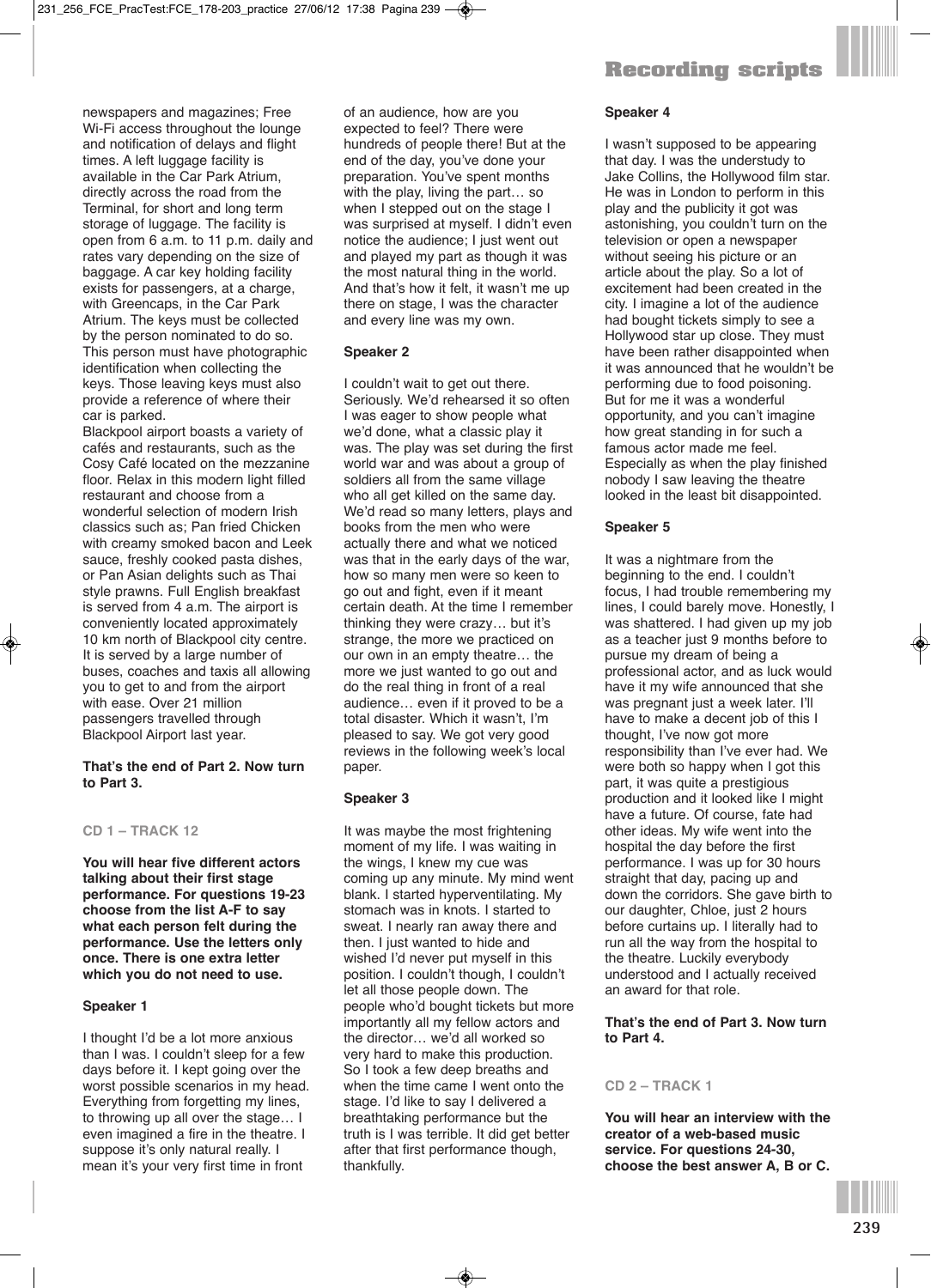F Steven Pride is a difficult man to track down. The co-founder and CEO of MusicFlow is busy travelling around Europe on business. Founded in 2008, MusicFlow is quickly gaining a legion of loyal fans and it is easy to understand why. The musicstreaming program gives users instant access to a huge catalogue of music from all over the world, free of charge. Unlike the majority of similar websites, MusicFlow's beauty lies in the fact that it works with music companies and rights holders so that its operations are wholly legitimate. This explains why MusicFlow has been welcomed with open arms by both producers and consumers of music alike. Just this past Wednesday saw Steven Pride attending the Brit Awards in London, mingling with the crème de la crème of the music industry. This would never have been the case for the likes of Phapster or Pirate Ship.

So it was with great satisfaction that Steven Pride, very much the man of the moment, took some time out to answer our questions.

You are often described as a hardnosed businessman, are there any other things you are also guilty of?

- M Right now, with all the travelling I'm doing, I'm not getting enough sleep at night, so I'd have to say falling asleep in meetings. My wife might tell you I work too hard, but I don't think that's true. I'm just doing what I love.
- F Who has most inspired you?
- M In terms of music I would have to say The Beatles. I don't think we'll ever see any group produce such a body of work ever again. Almost every song is a classic. In terms of business, I think my father has been my biggest influence, he always told me I should just do what makes me happy. And for everything else, my wife. She's been my rock, my inspiration, an oasis of stability over the last few years, which have been crazy.
- F Go on, give us a quick look into your music collection. Who are you listening to right now?
- M There are some fantastic artists coming through, such as We are Scientists, Vampire Weekend, Bats for lashes, Fleet Foxes and The Black Keys. Leonard Cohen's latest is awesome and I've just started listening to Little Feet's new album, which just hit MusicFlow today.
- F MusicFlow was yours and Marta Pirez's brainchild, did it come about quickly from a chat you both had or was the idea a long process development?
- M It's something we'd been thinking about for a while. One thing that became obvious to us about person to person file sharing was the fact that people consumed more music than ever from a bigger diversity of artists. The influences in terms of what they were listening to were coming more from friends than from radio stations. They were consuming music like crazy but weren't necessarily paying for that music. The underlying demand for music was bigger than ever. The reason we set up MusicFlow was to cater for that demand but to also, at the same time, create a functioning revenue stream.
- F What has been MusicFlow's biggest challenge since startup?
- M Well obviously signing the various record deals was a huge step for us. We want to be the alternative to music piracy and to have the support of the record labels, both the majors and independents, to allow us to realise that aim. Since then, probably dealing with the surge in users has been one of our biggest challenges, as well as adding on average 10,000 tracks a day to the MusicFlow catalogue. Putting all the world's music in one place is a big job.
- F Who do you see as your biggest competition?
- M Depending on who you speak to, we will be compared to different services. In the UK, we get compared to First.fm; in France a lot of people compare us to Geezer, while in the US a lot of people see us as similar to Phapster. I honestly believe that we don't have a main competitor on that level as no one is currently offering what we are offering in terms of an ad-supported model and a subscription model as one.
- F What have you got planned for next year?
- M Lots of stuff. We've got some unbelievably cool exclusive content available for our users coming up over the next few months, plus we're also going to provide our MusicFlow Premium subscribers with some special extra services.

# **That is the end of part 4.**

# **CD 2 – TRACK 2**

# **TEST 4**

**Now open your question paper and look at Part 1. You'll hear people talking in eight different situations. For questions 1-8, choose the best answer, A, B or C.**

**One. You hear a woman talking about her pet. What is the problem with it?**

- **A Her neighbours have complained about it.**
- **B It is sick.**
- **C It is noisy.**

I can't get a wink of sleep and I'm so sleepy at work. Even my boss has noticed it. I'm worried sick. Really, I don't know what's got into her. She never used to be like this. OK, when the postman came she used to do it, but not at night, not every night at least. I'm amazed the people next door haven't come round and said anything about it, I know I would have if it was me. A car or a motorbike drives past the house and she's off, barking for hours. I don't know if there's something they can do at the clinic, some pills or something. I'll phone them, see what they suggest.

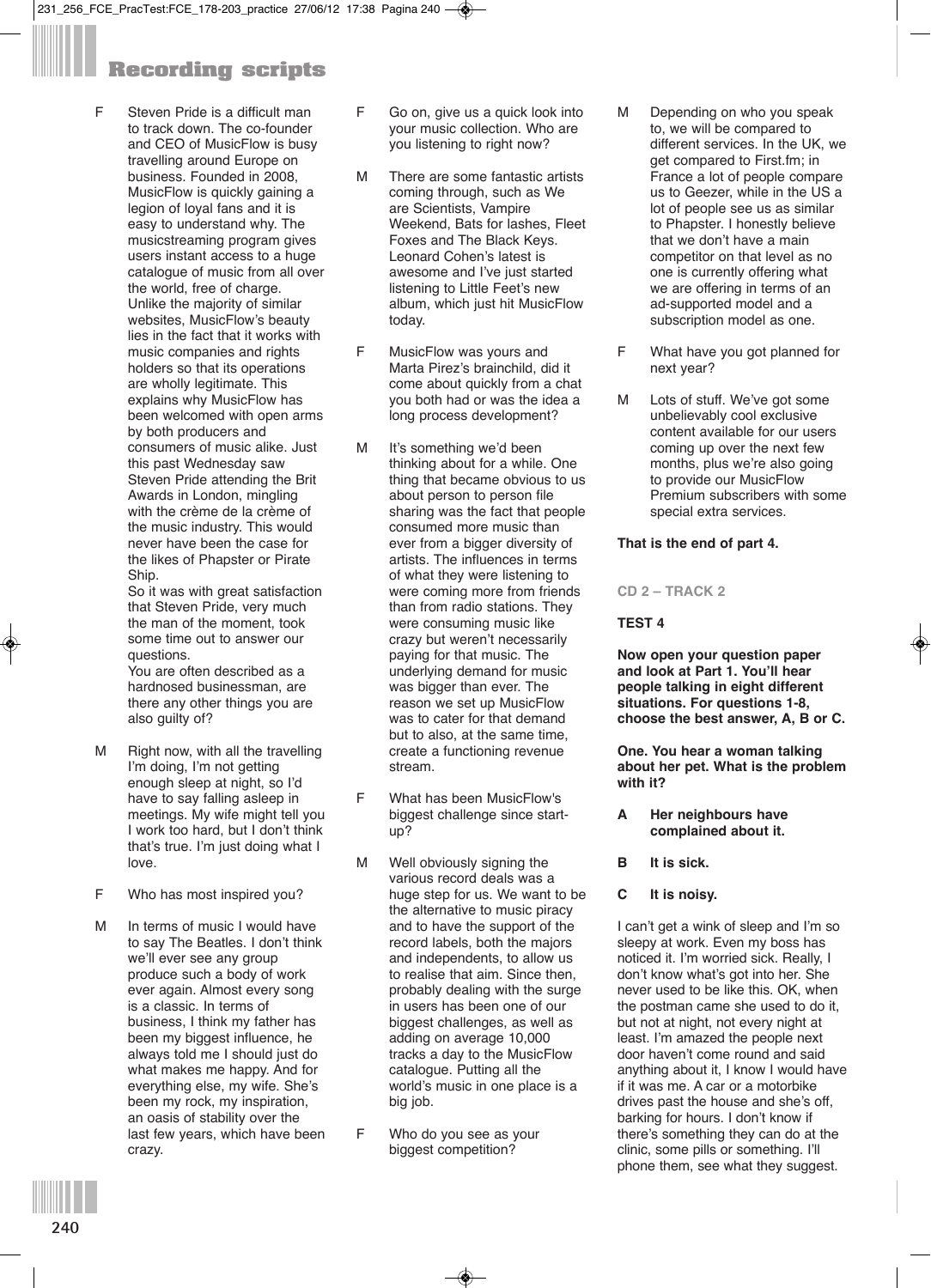# REPEAT

**Two. You hear someone talking about their job. What do they do?**

- **A a nurse**
- **B a firefighter**

### **C a police officer**

It is rewarding I must say, but it does take it out of you. Not just physically but emotionally as well. You see the most terrible things. Usually people who've been involved in traffic accidents, but also house fires and industrial accidents. Of course, there's sometimes very little we can do except try to make them as comfortable as possible. It would be a crime not to do whatever we could. There are lots of success stories too. A lot of people are saying we're the best burns unit in the whole country.

# **REPEAT**

**Three. You hear a man talking on the radio about a local school. Why is the school being pulled down?**

- **A There aren't enough students.**
- **B It has become dangerous.**
- **C A new school is being built.**

Residents of Eddington were sad to hear of the local council's decision to demolish Saint Xavier's secondary school. While it is acknowledged that student numbers had steadily been declining over the past few years, it was still felt that there was sufficient need for a secondary school in the village.

Unfortunately, after careful assessment by the ministry of public works and their surveyors, it was decided that the building had become structurally unsafe and should be closed with immediate effect.

A local action committee has been pressuring the council to construct a new school on the same site. However, a spokesman for East Ridingshire council has declared that there are insufficient funds in the budget for such a project, for the foreseeable future at least. They have, however, agreed to fund a

special bus service for pupils who will now need to travel to school in nearby Mettingborough.

### **REPEAT**

**Four. You hear someone talking about a famous actor. How does she know him?**

- **A they went to drama school together.**
- **B They went to university together.**
- **C They went to school together.**

People ask me that all the time… did I know how famous he would become? Well, of course not. How could I? He was very good looking obviously, but that's not everything is it? I suppose you have to have the talent, oh and some luck too. I think he's worked very hard to get where he is today. We actually appeared in a few plays together at that time, we were both members of the drama group. Funnily enough it was me that everybody thought would become a star. We hadn't seen each other for years actually. I went off to study theatre and drama at college, and I'm not sure where he went, we just sort of fell out of touch. But then one day, oh I don't know how many years ago now, and there he was on the television playing a young university professor who is being blackmailed by his student. I was amazed, he was incredible… so charismatic and convincing. And guess what I'm doing now? Yes, I'm a drama teacher, I just never seemed to get that part to launch my career, so I gave up after a few years. I enjoy my job now of course, but you can't help thinking back to when we were kids and how things might have turned out differently.

# **REPEAT**

**Five. You hear someone ordering a meal in a restaurant. Which dish doesn't have salad included?**

- **A the burger**
- **B the fish and chips**
- **C the fried chicken**
- M Are you ready to order, madam?

**Recording scripts**

- F Yes, we are. We'll have the beef half pounder burger with texas sauce, the fried cod and chips with tartare sauce, and the southern rancher fried chicken with lemon dressing, please.
- M Very good, madam. And what would you like to drink?
- F Just a bottle of mineral water, please.
- M Of course.
- F Oh and could we have 3 side salads please?
- M You realise the half pounder and the southern rancher are served with salad, madam?
- F Oh, in that case just one salad then please.

#### **REPEAT**

**Six. You hear a tour guide talking to a group of visitors in a gallery. What does he tell them about the gallery?**

- **A Large groups aren't allowed in certain areas of it.**
- **B It's advisable just to visit one section of it.**
- **C They could get lost in it.**

Well that's enough about the history of the building itself. Now it's time for you to have a look at what you really came here to see, the pictures themselves. We'll meet back here at 12 and then proceed back to the coach.

If you look in your guide packs you'll find a map of the gallery. It's quite clear and colour coded so it makes it easy to find exactly what you're looking for. I would warn you though, that in a building this size and with so many different sections dedicated to different art movements it would be impossible to see it all in just one morning. You'd have to be here for days really. It's best to decide on which parts you'd really like to see and then just concentrate on those. Otherwise you'll have to run around the gallery and not really have a chance to really look at any of the pictures properly. Also it's best to divide yourselves into smaller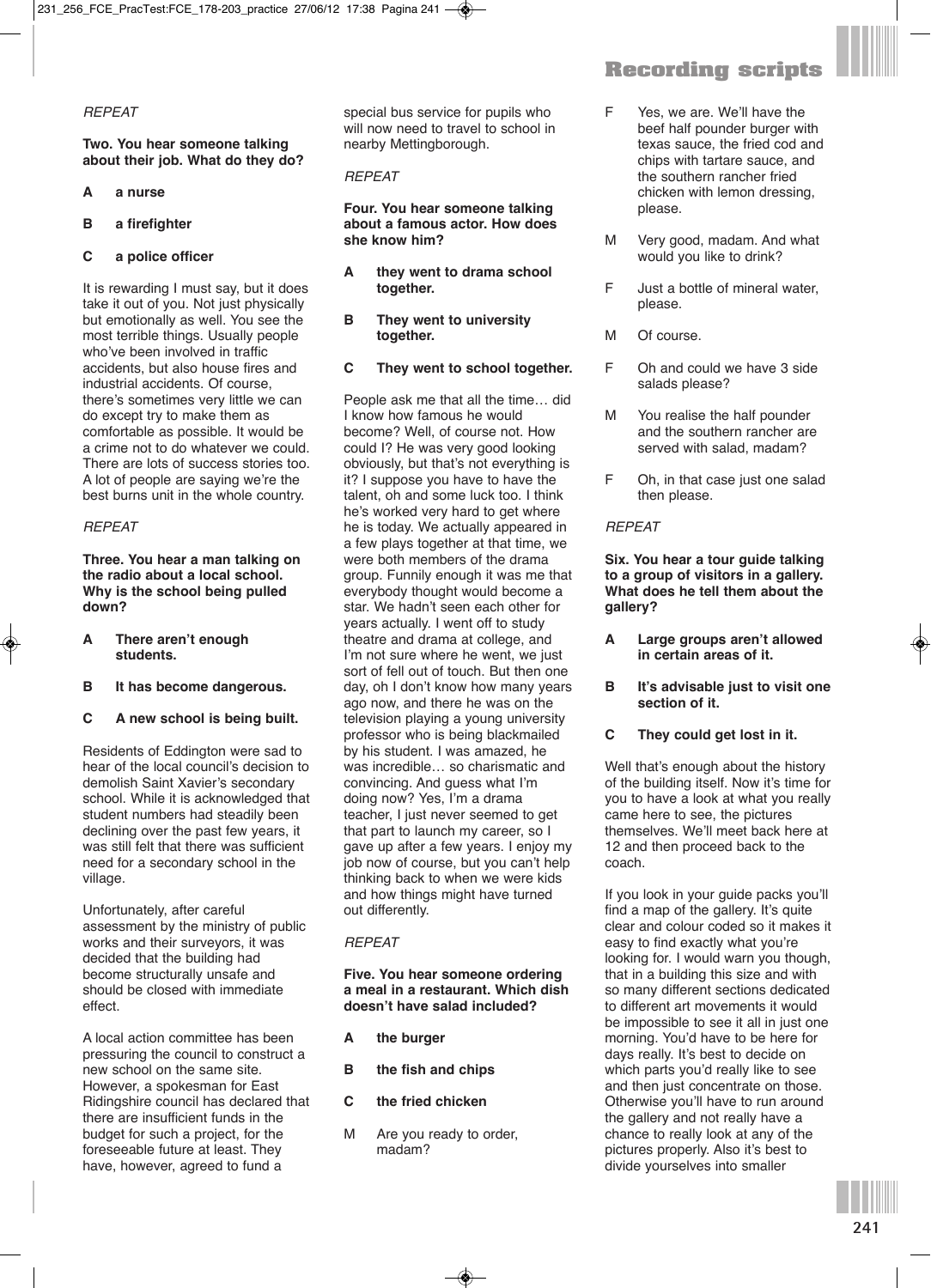groups, otherwise I'm sure nobody will be able to agree what you all want to see. Also, it gets very crowded around this time of day, so it wouldn't be very practical if you all just stuck together. OK, see you here at 12.

# **REPEAT**

**Seven. You hear a television weather forecast. What is the weather going to be like today in the east of the country?**

- **A rainy**
- **B sunny**
- **C snowy**

Well for much of the country it's going to be a lovely day, with temperatures reaching as much as 28 degrees. Not bad at all after all that wintery weather we've been having lately. Leeds was reported to have received as much as 6 inches of snow in the last month. But that looks to be behind us now as a belt of high pressure comes in from the west, spreading eastwards as the week goes on. It looks a bit bleaker on the east coast until tonight, I'm afraid, as you're set for a day of grey clouds and showers, sometimes heavy. It might be a good idea to take your washing in but don't worry. By tomorrow afternoon you'll be out in the garden barbecuing with the rest of us.

# **REPEAT**

### **Eight. You hear a girl talking to her mother. Why does she want her mother's hat?**

- **A to wear it to a party**
- **B It's fashionable.**
- **C She needs a new hat.**
- F Why on earth would you want this? I must've bought it 30 years ago. It's ancient. Besides, surely you have enough hats, there are at least 10 in your wardrobe.
- F But I love it, mum, it's gorgeous.
- F You're not going to a Halloween party and dressing up as a hippy, are you?
- $F$  Retro is all the rage now  $$ everybody's wearing things like this. Anyone who knows how to dress at least.
- F OK, take it. But don't say I didn't warn you if people give you funny looks.
- F Don't worry, mum. I'm going to be the coolest girl in my class.

# **REPEAT**

**That's the end of Part 1. Now turn to Part 2.**

# **CD 2 – TRACK 3**

**You'll hear a radio interview with a plastic surgeon. For questions 9- 18, complete the sentences. You now have 45 seconds to look at part 2.**

- F Mediwatch recently caught up with Dr Nigel Bryan, founder of the Bryan Plastic Surgery Medical Center in Tarantino, New Mexico. Dr Bryan is an accomplished plastic surgeon and has been on the Board of Directors for the American Academy of Facial Plastic and Reconstructive Surgery and on the surgery credentials committee of the American Board of Facial Plastic and Reconstructive Surgery. Dr Bryan, thank you for taking the time to speak to Mediwatch. You have been practicing facial plastic surgery since 1977 and have over 30 years of experience in this field. That's a great track record! How did you decide to become a plastic surgeon and choose facial plastic surgery as your specialisation?
- M I first became interested in facial plastic surgery when I was in residency training at UCLA. My major inspiration came from Michael Howish, MD who was an extraordinary teacher and surgeon.
- F Where did you receive your plastic surgery training?
- M I attended Medical School at Idaho University in Springton, followed by general surgery at the University of Eastern Idaho

and finally my fundamental training came from the division of Head and Neck surgery at UCLA.

- F What changes have you seen in your long career, in terms of techniques, technology and trends? Was plastic surgery as popular 30 years ago?
- M There have been many changes in plastic surgery over the years. There is a tendency to swing from radical and exotic to minimal and less invasive and then back again. Many of the fundamental surgical techniques have not really changed because they are based on solid surgical principals. On the other hand, new procedures and materials are almost a daily occurrence. Perhaps, the most impressive of the trends is the widespread use of Botox and the filler substances available today. The popularity of plastic surgery is increasing daily. 30 years ago, the general consensus among those who could afford it, was to get a facelift at 50. Today, there is something for everyone, from Botox to filler substances, to facelifts. More importantly, the general population of women and men considering cosmetic procedures is closer to 35.
- F You are a specialist in facial plastic surgery. Facial plastic surgery includes several procedures – face lifts, rhinoplasty, otoplasty, brow lift and many others. Which procedure in facial plastic surgery is the most difficult to perform? And, which procedure do you find the most interesting?
- M There is no question that rhinoplasty is the most difficult plastic surgical procedure from head to toe. Therefore, it is clearly the most interesting and most challenging to perform.
- F Is there any procedure that is more popular than the others?
- M Botox is by far the most popular cosmetic procedure today. It is affordable with no downtime and patients love the results.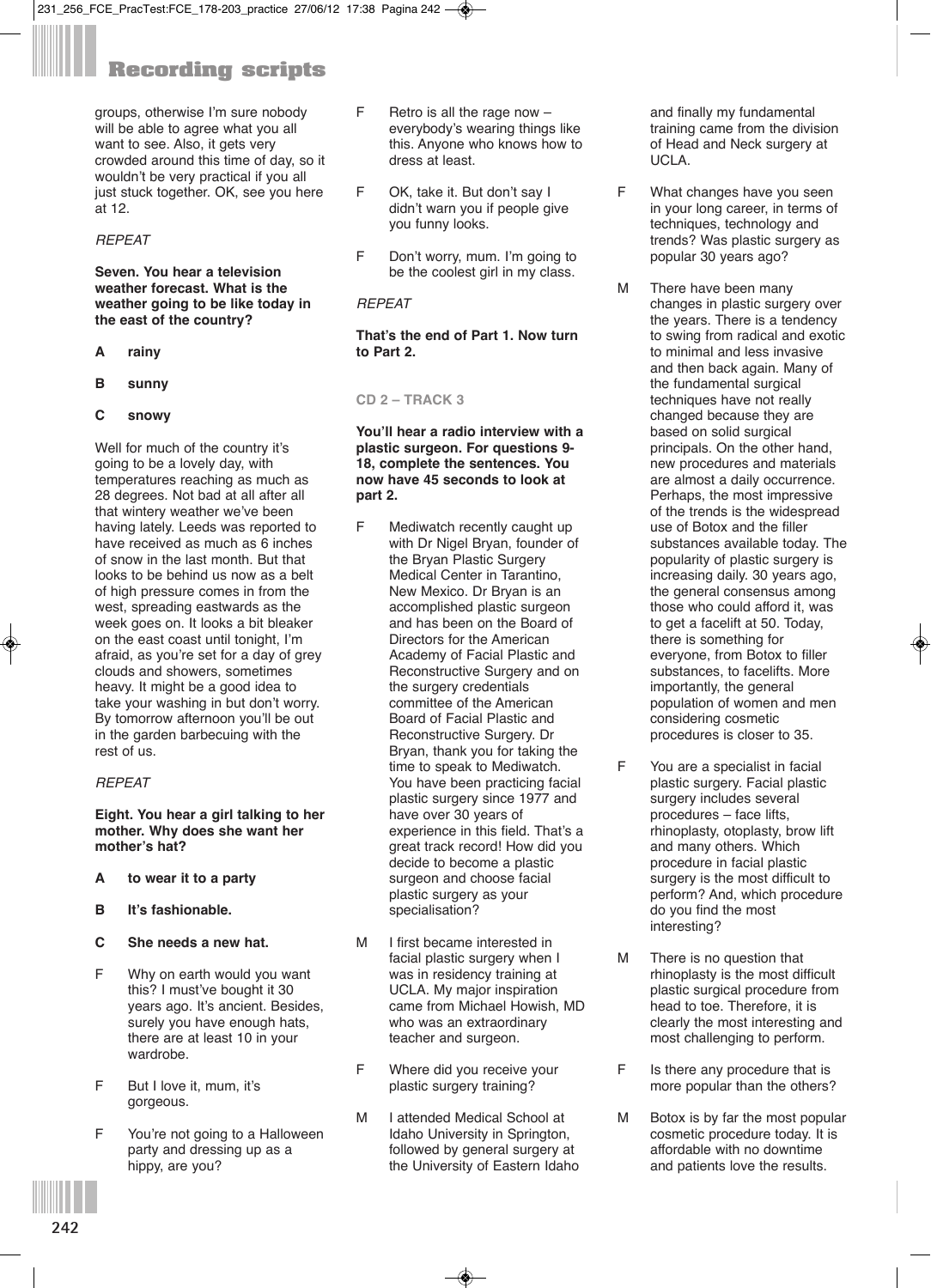- F You've mentioned in your website that cosmetic surgery can help a person with poor self-esteem. To what extent does having cosmetic surgery help improve a person's psychological health? Would you like to tell us about any incident where surgery has helped a person immensely?
- M Plastic surgery is not at all about what your spouse or friends think. It is about how you feel about yourself when you look in the mirror. There is no question that people who look good and feel good about themselves are generally more successful than those who don't.
- F Do you also perform facial plastic surgery on accident victims or patients with birth defects?
- M Yes I do, but my son Nigel Bryan Jr. just returned from a trip to Columbia where he helped treat 50 patients with cleft palates and cleft lip deformities in less than a week.
- F As with any surgery, plastic surgery entails some risks – reaction to anesthesia, infection, hematoma, seroma, embolism and necrosis. Is there any particular procedure that has more risks than the others? How do you minimise these risks?
- M As a facial plastic surgeon risks really come in two categories. The risks are the anticipation of the patient and real medical risks. Serious medical complications rarely if ever occur in competent hands. Patients' anticipation and expectation is much harder to judge. We minimise the expectation risks by fully explaining all procedures and their results to each individual patient. On the medical side, our operating room facilities are fully certified by AAAASF and I have had experience in over 10,000 cases.
- F What kind of follow-up measures need to be taken in facial plastic surgery?
- M All patients need to be treated postoperatively as any other surgery patient would be. Photographic records need to be kept and frankly, there is a lot of hand holding for the emotional issues that occur. In general, most patients are thrilled, happy and require minimal care.
- F How important is it for a patient to feel comfortable with the surgeon? What kind of rapport do you share with your patients?
- M Being comfortable with the surgeon and his team, including everyone in the office is essential. Our rapport is excellent, the support of the staff is excellent. We try to listen to each patient and address that patient's individual needs.
- F Your son, Dr Nigel Bryan, Jr. has joined your practice. How does it feel to work with him?
- M It is a thrill and a privilege to be able to work with my own son. It was easy to assess his education, but you never really know how well another surgeon can operate. He is a gifted and meticulous surgeon.
- F Thank you, Dr Bryan, for taking the time to answer these questions.

**That's the end of Part 2. Now turn to Part 3.**

# **CD 2 – TRACK 4**

**You will hear five different people talking about what they like about London. For questions 19-23, choose from the list A-F the reason each speaker gives for why they like the city so much. There is one extra letter which you don't need to use.**

# **Speaker 1**

I remember the first time I went there it was the thing that struck me most, and it still does to this day, and I've lived here nearly 10 years now. You can just walk down the street and there's an Indian restaurant, next to a Lebanese restaurant, next to a

Turkish restaurant… you name it. It's like the whole world is here. I was in the butcher's the other day and the guy behind the counter was speaking to me in English, to an elderly woman in Arabic and to some young Senegalese guys in French. Now, I'm from a small village up north and most people there have lived there for generations, I mean, my teacher at school also taught my dad, so it's a real contrast and something I think gives the place its verve.

# **Speaker 2**

Never a dull moment, that's all I can say. If you have the time and the money, you'll never be bored. On Monday I can go to the South Bank and see an exhibition. On Tuesday I can pop into the British Museum. Wednesday, maybe catch an opera. Thursday go out for a meal. Friday go and see a film in one of the massive cinemas in Leicester Square. Saturday, go to a football match and then on Sunday just have a walk in Regent's Park – it's beautiful there, so many trees and flowers, so relaxing.

# **Speaker 3**

There's just this buzz about the place. Walking down the street you see a famous singer, you might be in the newsagent's and an actor from some famous TV series pops in to buy his copy of the Guardian. There are always new restaurants or clubs opening. All the different parts of the city have their own special feeling. North London with its Irish community, and the West Indian parade in Notting Hill. I know some people get annoyed with how people rush about and the general mayhem on the tube, but for me it's what London is all about, its electric.

# **Speaker 4**

Well, I have heard there are more green spaces in London per capita than anywhere else. I'm not sure if that's true, but it's certainly an improvement on the city I grew up in. In our local park you could walk every inch of it in about half an hour. In London though, you're spoilt for choice. I'm not sure which park I would say was my favourite, it would depend on my mood. I do have a soft spot for Primrose Hill, you know the one you often see in films, that has a view all over London.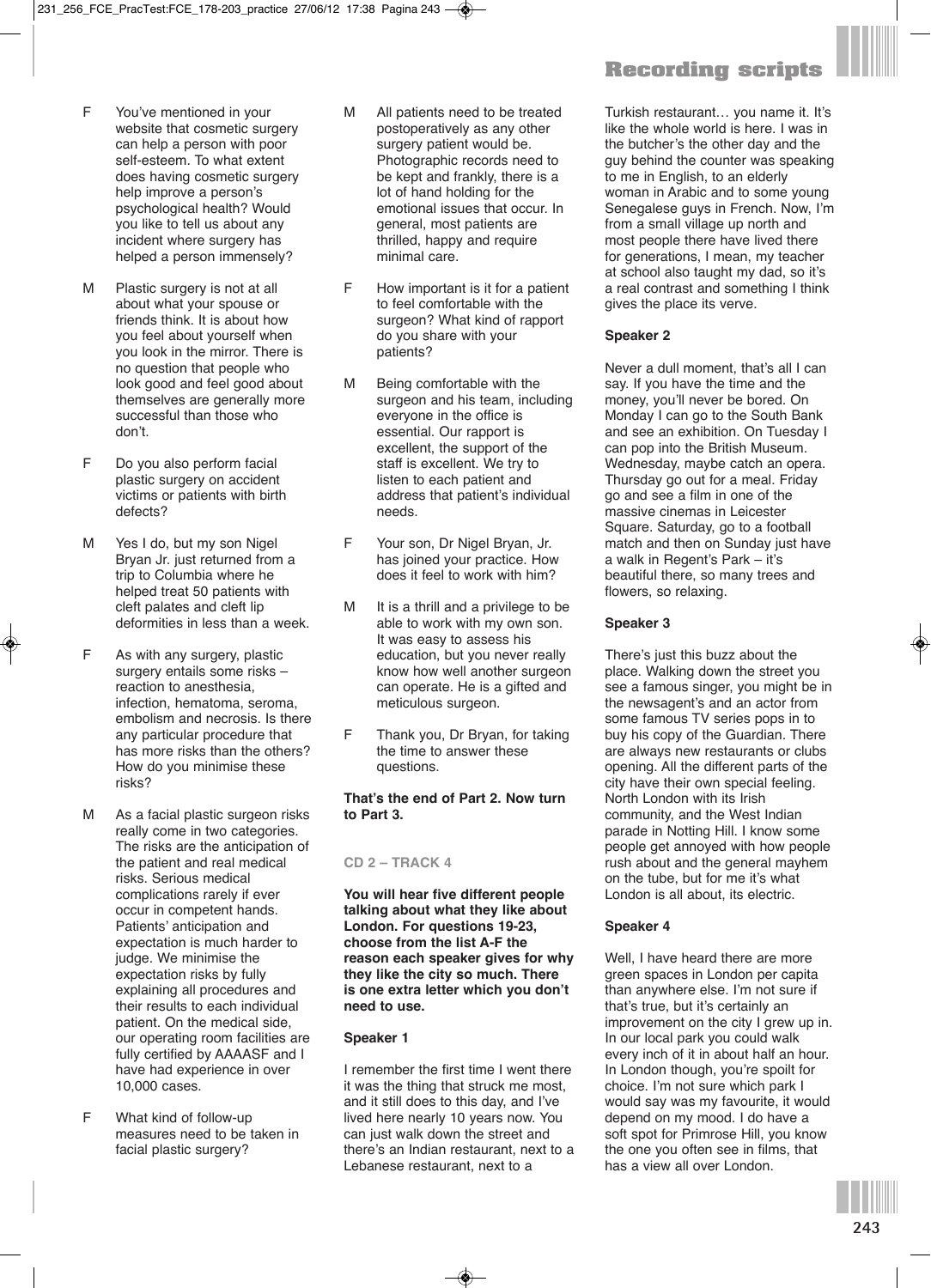#### **Speaker 5**

I remember people saying it was a monstrosity. I can't believe they really think that, it just matches the skyline so beautifully. They call it the Gherkin and I can see how it might be a bit modern for some tastes, but really, to call it ugly is insane. But I read that people complained about the Eiffel Tower when that was first built, and can anybody think of Paris now without it? I'm sure people will come to think of it in the same way as they do Saint Paul's cathedral or the Tower of London – as a beautiful building that could only be in London.

#### **That's the end of Part 3. Now turn to Part 4.**

#### **CD 2 – TRACK 5**

### **You will hear a talk from the director of an animal sanctuary . For questions 24-30, choose the best answer A, B or C.**

'Why do Llamas need to be rescued? I thought they were worth lots of money...' That's usually the first question we hear when someone finds out about the work of LlamaCare. It's a difficult question to answer because the reasons are many and some very complex. The simple answer to the first part of it is that they need rescuing, because there are too many... now. To the second part, they used to be, but aren't now.

About 25 years ago, give or take, llamas came upon the scene in the United States as unique, 'exotic' animals. No one really knew what they were 'for', but lots of people thought they wanted one... or a herd. They were beautiful, different from your usual farm animal, had wonderful long eyelashes, big eyes, and an air of mystery. What we are seeing now is primarily the result of over breeding. Simply put, the supply began to outweigh the demand. Indiscriminate breeding, along with the fact that these animals can live 18 to 25 years or more  $-$  a fact none of us paid much attention to when either buying or selling them, during those days – has brought a lot of llamas to need rescuing. There were certainly responsible, caring breeders and there still are, but many people bought llamas not knowing a thing

about them except that 'the babies

sure were cute' and oh, 'let's have a few more'. We get calls from neighbours about people letting their llamas starve and actually having dead llamas lying around their pastures. We get calls about llamas being tied to a post and beaten, or lassoed, or kids being allowed to ride them and harass them until the llamas scream. These are the dire cases.

We have one llama called Cybil. She was attacked by a cougar and found near death. Those are the worst of her wounds, partially healed. Her body was covered in scratches and bites. Her owner was out of town, but fortunately his caretakers nursed her until he returned. Her owner felt that he could no longer guarantee her safety, so gave her to LlamaCare to complete her recovery and spend her retirement in a quiet, peaceful environment. During 2004 we made the decision to become a 'forever' sanctuary. The llamas who come to us, stay with us. After working to find good new homes for many llamas, we have come to the conclusion that virtually all who come to us have had enough of moving around and being separated from their companions and families and will be much happier joining a herd that they never have to leave. We are however, still willing to help people find someone who offers the service of placing their animals if that is what they want for them. All llamas who come to us are examined by a vet, receive all necessary shots, and any other veterinary attention needed. They are then evaluated for personality traits, level of training required, and where they might fit best in the herd. We are not in the business of making more llamas for the market. We are here to save the lives of those who find themselves in situations where their lives – or the quality of their lives are in danger. Like any rescue, we are in constant need of monetary donations. Volunteers range from mentors and veterinarians, to those who spend a day interacting with the animals and cleaning barns – great exercise and fun for those city dwellers who can't own llamas, but enjoy them. There will always be a llama here who wants to be the centre of your love and attention.

#### **That is the end of part 4.**

#### **CD 2 – TRACK 6**

#### **TEST 5**

**You'll hear people talking in eight different situations. For questions 1-8, choose the best answer, A, B or C.**

**One. You hear someone talking about a new road. What is her opinion of the road?**

- **A She thinks it will make her journey to the shops longer.**
- **B She is in favour of it.**
- **A She's worried it will harm local wildlife.**

Of course I can understand their concerns, it's bound to have an effect on some of the wildlife there, but at the end of the day you've got to balance that out with the positive effect it will have on the village. It will be a lot more pleasant for all of us here when we don't have to wait an hour just to cross the road to get to the post office.

#### **REPEAT**

#### **Two. You hear someone talking about their degree. What did they study?**

- **A Medicine**
- **B Fine arts**
- **C Science**

My parents tried to convince me to study Medicine, and I went along with them right up until the final moment when I had to submit my university application. Although I'd always been quite good at science I'd never really enjoyed it that much and I couldn't see how medicine would be that different. Of course, at that age I never fully appreciated how hard it would be to get a degree in Fine Arts... but sometimes you've just got to follow your heart.

#### **REPEAT**

**Three. You hear a man speaking to someone. Who is he speaking to?**

- **A a customer**
- **B a student**
- **C his cleaner**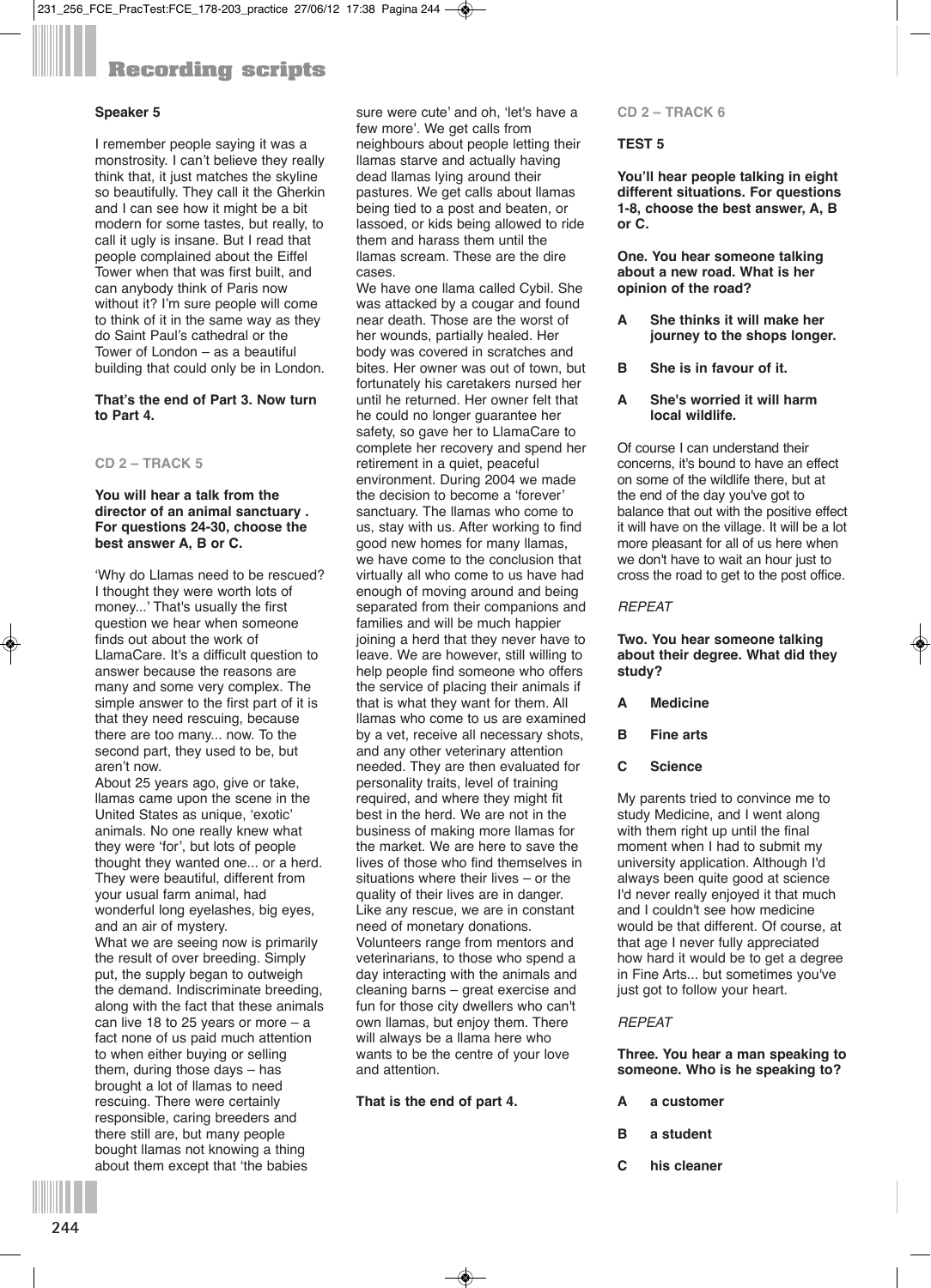So, if you look closely you can see that just by applying a small quantity of it to the surface and rubbing it ever so gently in a circular motion with a kitchen cloth, the final result is as clean as if you'd been scrubbing it for hours. It's a marvel of modern science, it really is. And at just under two pounds a bottle, you can't say fairer than that. So how many bottles would you like?

### **REPEAT**

#### **Four. You hear a woman talking to her neighbour. What does she want her neighbour to do?**

- **A Look after her cat.**
- **B Feed her son.**

# **C Water her plants.**

If it's no trouble... oh that's great... thanks ever so much. You just have to check there's enough water in the bowl. I'll be back by Monday, so you only need to go round there twice. And if you leave him some food in the bowl every other day, that'll be great. Is there anything you'd like me to bring you back? (pause) Sure no problem. Bye.

#### **REPEAT**

#### **Five. You hear a woman talking about going to a beauty salon. What is she going to have done?**

- **A Get a new hairstyle.**
- **B Have a manicure.**
- **C Have a massage.**

I'd had my hair done there before and I loved it. They really take care of you in there. I had a lovely cup of coffee while I was waiting and they even gave me a head massage before the styling. So, as it's my birthday and I'll be going out this evening I thought why not get my nails done there... then go home, put on my best dress and some make up and hit the town.

# **REPEAT**

### **Six. You hear someone talking to her colleague. Why is she upset?**

- **A Something is missing.**
- **B Something got wet.**
- **C Something is broken.**

I'd put it in my drawer because I didn't want to take it outside with me and risk it getting wet if it suddenly started raining. I thought it would be fine if I just left it there... but when I got back after lunch there was no sign of it. I haven't got a clue who could've done something like that. It's really put me in a fix, it really has.

#### **REPEAT**

#### **Seven. You are in a computer repair shop. When will your computer be ready?**

- **A Friday**
- **B Monday**
- **C Tuesday**

Well, leave it with us. We'll have a look at it as soon as we can. It doesn't sound like it's anything too serious. We're a bit busy at the moment but we can definitely get round to it by Friday. So if you come around on Monday then I'm sure we'll have it up and running for you by then. Oh, hang on, Monday is a holiday and we're closed, so pop round the next day then.

#### **REPEAT**

#### **Eight. You hear someone talking about his journey to work. How does he feel about it?**

- **A It's relaxing.**
- **B It's stressful.**
- **C It takes too long.**

I know most people hate it... it's stressful, it takes too long... it's hell they say. But for me... well... it's the only time I get to myself really. When I'm at work the phone's ringing nonstop... at home the kids are either screaming or wanting help with their homework. So it's a time I can just slip on some good music and sort of switch off. Actually I wish it took two hours instead of one!

#### **That's the end of Part 1. Now turn to Part 2.**

#### **CD 2 – TRACK 7**

**You'll hear part of a radio documentary about a dessert. For**

#### **questions 9-18, complete the sentences.**

Pavlova is a meringue-based dessert named after the Russian ballet dancer Anna Pavlova. It is a cake similar to meringue with a crispy crust and soft, light inner. The dessert is believed to have been created to honour the dancer during or after one of her tours to Australia and New Zealand in the 1920s. Where it was created and the nationality of its creator has been a source of argument between the two nations for many years, but research indicates New Zealand as the source. The dessert is a popular dish and an important part of the national cuisine of both countries, and is frequently served during celebratory or holiday meals such as Christmas lunch. All currently available research suggests the recipe originated in New Zealand. Keith Money, a biographer of Anna Pavlova, wrote that a chef in a hotel in Wellington, created the dish when Pavlova visited there in 1926 on her world tour. Professor Helen Leach, a culinary anthropologist at the University of Otago in New Zealand, has researched the pavlova, and has compiled a library of cookbooks containing 667 pavlova recipes from more than 300 sources. Her book, The Pavlova Story: A Slice of New Zealand's Culinary History, contains a timeline of pavlova history which gives 1935 for the first Australian pavlova recipe and 1929 for the recipe in the rural magazine NZ Dairy Exporter Annual. It has been claimed that Bert Sachse originated the dish at the Esplanade Hotel in Perth, Australia in 1935. A relative of Sachse's wrote to Leach suggesting that Sachse possibly got the year wrong when dating the recipe, but Leach replied they wouldn't find evidence for that, 'simply because it's just not showing up in the cookbooks until really the 1940s in Australia.' Of such arguments Matthew Evans, a restaurant critic for the Sydney Morning Herald said it was unlikely a definitive answer about the pavlova's origins would ever be found. 'People have been doing meringue with cream for a long time, I don't think Australia or New Zealand were the first to think of doing that,' he said. Pavlova is made by beating egg whites to a very stiff consistency before folding in caster sugar, white vinegar, cornstarch, and sometimes vanilla, and slow-baking the mixture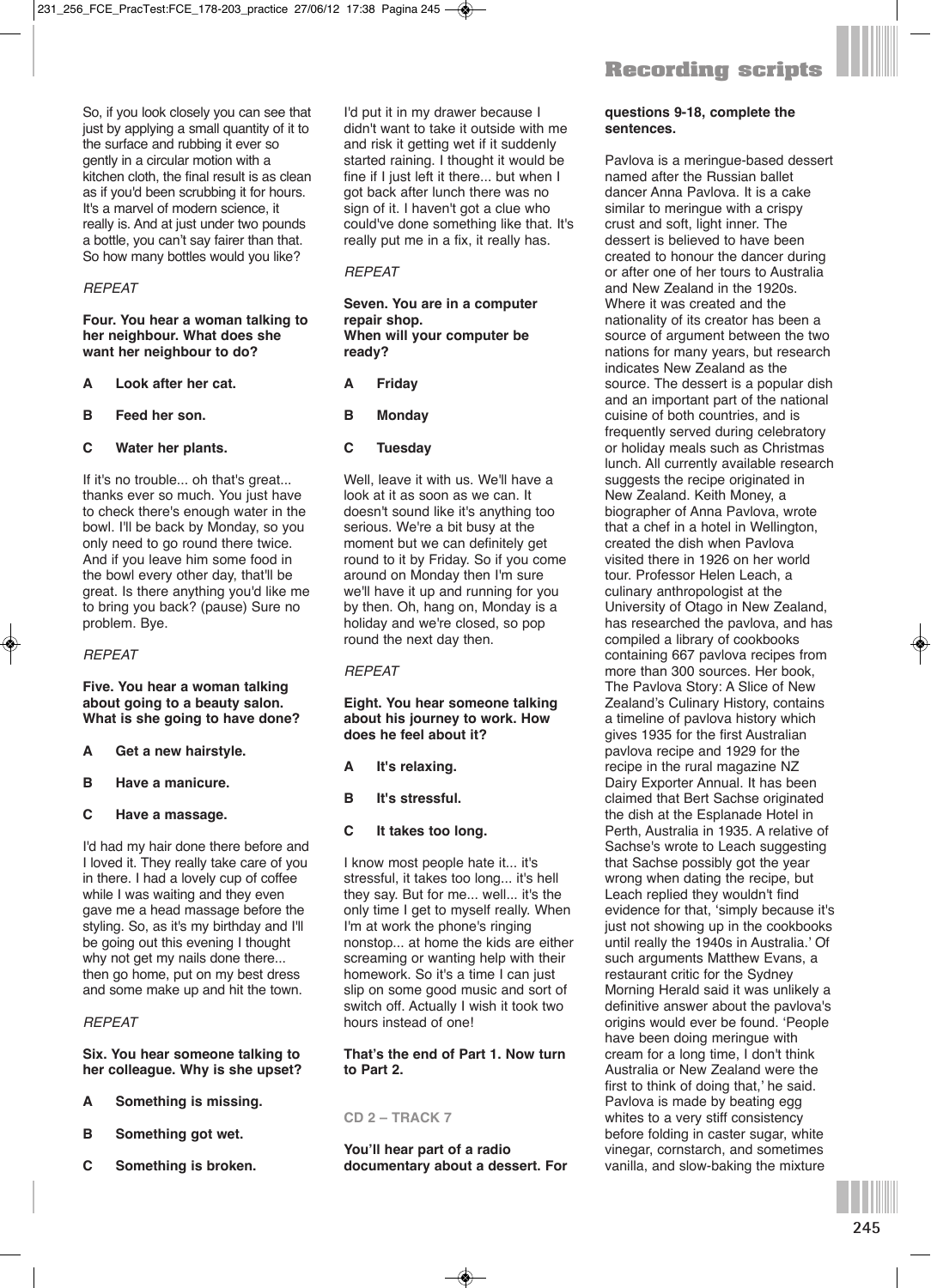similarly to meringue. This makes the outside of the pavlova a crisp crunchy shell, while the interior remains soft and moist. The pavlova's internal consistency is thus completely different from that normally associated with meringue, having more of a soft marshmallow texture. This difference is due to the addition of cornstarch, the use of which is the defining feature of a pavlova recipe. Pavlova is traditionally decorated with a topping of whipped cream and fresh fruit, such as strawberries and kiwifruit. Raspberry is a popular topping in the United Kingdom, with the tartness of raspberries contrasting with the sweetness of sugar. Factory-made pavlovas can be purchased at supermarkets and decorated as desired. A commercial product is available that includes pre-mixed ingredients for baking the meringue shell, requiring only the addition of water and sugar. Te Papa, New Zealand's national museum in Wellington, celebrated its first birthday in February 1999 with the creation of the world's largest pavlova, named 'Pavzilla', cut by the Prime Minister of New Zealand of the time, Jenny Shipley.

### **That's the end of Part 2. Now turn to Part 3.**

# **CD 2 – TRACK 8**

**You will hear five different people talking about their first job. For questions 19-23 choose from the list A-F to say what each person says about it. Use the letters only once. There is one extra letter which you do not need to use.**

#### **Speaker 1**

It was only a summer job when I was at university; just a couple of months work and the pay was awful. I suppose I was just young, I didn't take it seriously... I think if I'm honest, I thought it was beneath me… I was an academic after all… I thought I could do it with my eyes closed. Anyway, one day the boss came over and told me that if I didn't improve he would have no choice but to sack me. I think I was so embarrassed that I began to take it seriously and everything turned out OK. I spent the money I'd earned on a holiday in Greece.

#### **Speaker 2**

I suppose it was a bit of a silly thing to do really. I put it on my CV that I spoke fluent French. Rather stretching the truth, to say the least. I could just about order a coffee if I had to. Well, I didn't think much about it, doubted I'd ever have to prove it, but one day the boss called me over and said he had an important new client with a French wife who didn't speak a word of English, and would I show her around the city for the day while her husband was in a company meeting. There was nothing I could do about it. I couldn't just tell him the truth. So I spent the day with her. Luckily she didn't let me get a word in edgeways and I just smiled and nodded at appropriate moments. The next day I was sure my boss would ask to see me and that would be it; I'd be history. But he never did – I don't think the wife even noticed I hardly spoke a word.

#### **Speaker 3**

It was a work placement really, but I'd still consider it my first job. I mean, I worked the same hours as everybody else, mucked in with everybody else. I'd never really thought about the work they did before, but that time really opened my eyes. By the time the placement ended and I had to leave, I'd made up my mind. There was no way I was going into a boring 9 to 5 office job just for the money. I was going to spend my life helping people. And that's why I became a paramedic.

#### **Speaker 4**

Some friends and I went to France to spend the summer picking fruit, just moving from place to place wherever the work was. I suppose we had an over-romantic idea about the whole thing. We had no idea just how back breaking the work would be. The amount of different things we picked – strawberries, grapes, apples, raspberries, pears – it didn't matter what it was – at the end of the day you could hardly move. Anyway we had to cut the whole thing short and come back to Scotland. I got a twig caught in my eye while we were picking pears and the pain was unbearable, there was no way I could carry on working after that.

#### **Speaker 5**

A dogsbody, that's the word! I suppose you have to expect it at that age and in your first job, but at the time it really got to me. I don't know if I expected to be doing more important things or what, but I'd come home boiling with rage thinking 'that's it! Tomorrow I quit!' 'Cup of tea, Darren, fill up the photocopier with paper, Darren, clean the shelves, Darren.' It was non-stop and I'd never know from one day to the next what I'd be spending my day doing.

### **That's the end of Part 3. Now turn to Part 4.**

#### **CD 2 – TRACK 9**

#### **You will hear an author talking about his time at school. For questions 24-30, choose the best answer A, B or C.**

When I was 8 years old my family followed the ancient family tradition and packed me off to a moderately expensive public school in Cumbria. I hated almost every day that I spent there. My very first term was a disaster and I found it very difficult to settle in. Life in a boarding school can be almost impossible, especially if you aren't that happy at home, which I wasn't at the time. I did miss a nice home-cooked meal though; the food at the school was dreadful. Apart from having to follow all the rules and time-honoured customs, you were never left alone, even for a minute – you were always with another boy at all times. I have always enjoyed my own company and a bit of solitude, so day-to-day life at school was very hard for me, although the other boys didn't seem to mind it. In the first term there I developed a nasty cough. The school nurse said it was nothing and gave me some pills to take. However, a short time afterwards, playing rugby in a snowstorm, I suddenly felt I couldn't breathe properly and was taken to hospital with a nasty dose of bronchitis and pneumonia. As soon as I arrived at the hospital they put me into a small room with another boy who was also very ill. He eventually died and I'm told, so did I nearly. My main memory of my time in hospital was that the nurses on duty in the evening used to get together in my room and play scrabble and chat. That they were keeping me awake with the light on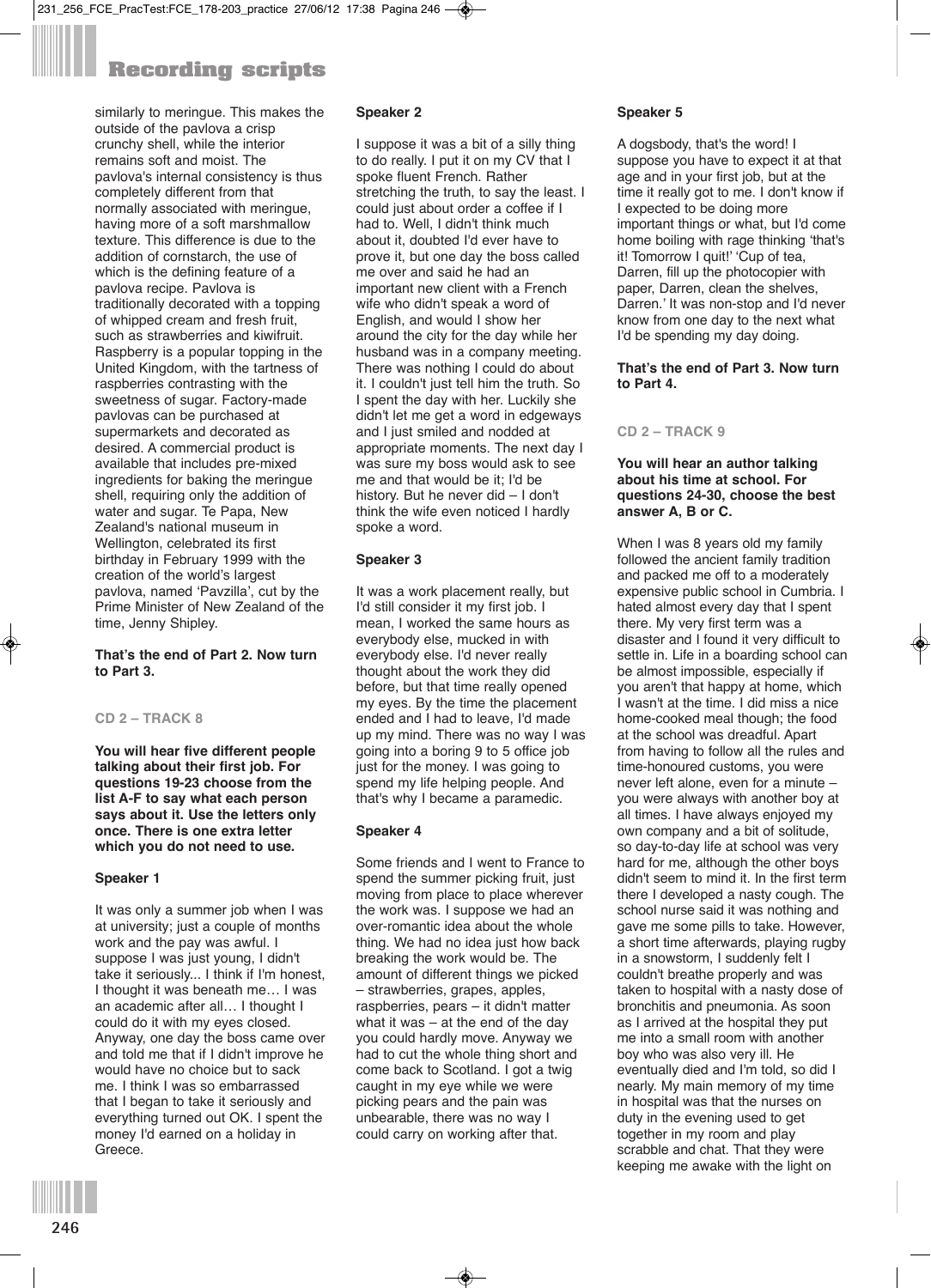and their talk didn't seem to worry them in the slightest. When I had recovered I was sent home for a few weeks to convalesce and so missed almost all the school term. When I eventually returned to school, I was sent to bed early because of my illness… and so finally I got to have a brief period to myself every day. Later in the term I was allowed to go to the school library alone which was another great improvement. The day I left school the headmaster came up to me to say goodbye and asked if it was a sad day for me. I told him that in fact it was the happiest day of my life. He said that he was sure that I would come to think of my time at the school in a completely different light. I told him that I was sure I would not. Although of course over the last thirty years I have had dreadfully unhappy days in my life, I found that my conclusions then – that there was nothing that could ever be so bad as my time in boarding school – were indeed proved to be quite correct.

# **That is the end of part 4.**

**CD 2 – TRACK 10**

# **TEST 6**

**Now open your question paper and look at Part 1. You'll hear people talking in eight different situations. For questions 1–8, choose the best answer A,B or C.**

**One. You hear part of a nature programme on television. What does it say about the Scarlet King Snake?**

- **A It's not poisonous.**
- **B It's poisonous.**

# **C They are very big.**

The Scarlet King snake is a type of king snake that is found in the Eastern portion of the United States, particularly Florida. It is a subspecies of the milk snake. They are found in pine flatwoods, hardwood hammocks, prairies, cultivated fields, and suburban areas. It is significantly smaller than some of the other king snakes, usually well under 20 inches long. The maximum recorded length was 68.5cm (27 inches). Neonates (newborns) can be as small as 3 and a half inches. The snake has a tricolour pattern of black, red, and

yellow bands that imitate the venomous coral snake. A method to help differentiate between venomous and non venomous tricolour snakes in North America is found in the popular phrases 'red on yellow, kill a fellow; red on black venom lack' or 'If red touches yellow, you're a dead fellow; if red touches black, you're all right, Jack' and 'Red and black is a friend of Jack'. Juvenile specimens of this snake usually have the same colours as adults, but often have rings that look more 'off white' than yellow. As they become mature, their rings turn more yellow.

# **REPEAT**

**Two. You hear two friends meeting. Where are they?**

- **A at the cinema**
- **B in a restaurant**
- **C in a shop**
- M Hi Tony, I didn't expect to bump into you here. How's it going?
- M Fine thanks. Well, I just read about it in the local paper, I thought it sounded interesting.
- M Me too. From the review I didn't expect to be able to get a table.
- M Me neither, but if you look at these prices, I can see why people were put off.
- M You reckon? it doesn't seem unreasonable to me. And look over there, that's Brett Flick. It's not every day you can say you spent the evening in the same place as a Hollywood star.
- M I suppose not. Anyway, I'd better be getting back. We're sitting over there, near the entrance.

# **REPEAT**

**Three. You hear someone talking about buying clothes. How does he choose his clothes?**

- **A He chooses the most fashionable.**
- **B He chooses the most expensive brands.**
- **C He buys comfortable clothes.**

Well, people often say to me that I must be a dedicated follower of fashion. They say I always buy fancy designer stuff. But that's not really the case. OK some of them might happen to be all the rage at the moment, but that's not why. I'm not throwing my money around on a whim. Over the years I've come to trust certain brands. I'm quite comfortable paying a hundred pounds on a pair of jeans if I know they're going to last me for years. If I got some supermarket own brand jeans, they'd be falling apart in 6 months, so it's not really saving you any money in the long run. They cost more because they're better quality, you get what you pay for really, and that's the reason they might have become fashionable.

**REPEAT** 

### **Four. You hear a traffic report on the radio. Which road is closed?**

- **A the A613**
- **B the B403**
- **C the A614**

And now traffic news for motorists travelling in North Nottinghamshire. Due to a building fire at a farm close to the B403 High Street in Repton, traffic is closed both ways on the A613. Police are directing traffic. Motorists travelling between Nottingham and Worksop are advised to take the A614 or alternatively leave the B403 at Collymore before joining the A630 at Sheringham. Now for rail news…

# **REPEAT**

**Five. You hear a young woman talking about a man she has just met. What does she think of him?**

- **A He's fascinating.**
- **B He's intelligent.**
- **C He's boring.**

Well, I didn't really know much about him. I'd seen him around the office of course, you couldn't help noticing him… those piercing blue eyes and long, dark hair... honestly he looks like a film star. So I was thrilled when he asked me to dinner. All the girls in my department were envious. But as it turns out, you can't judge a book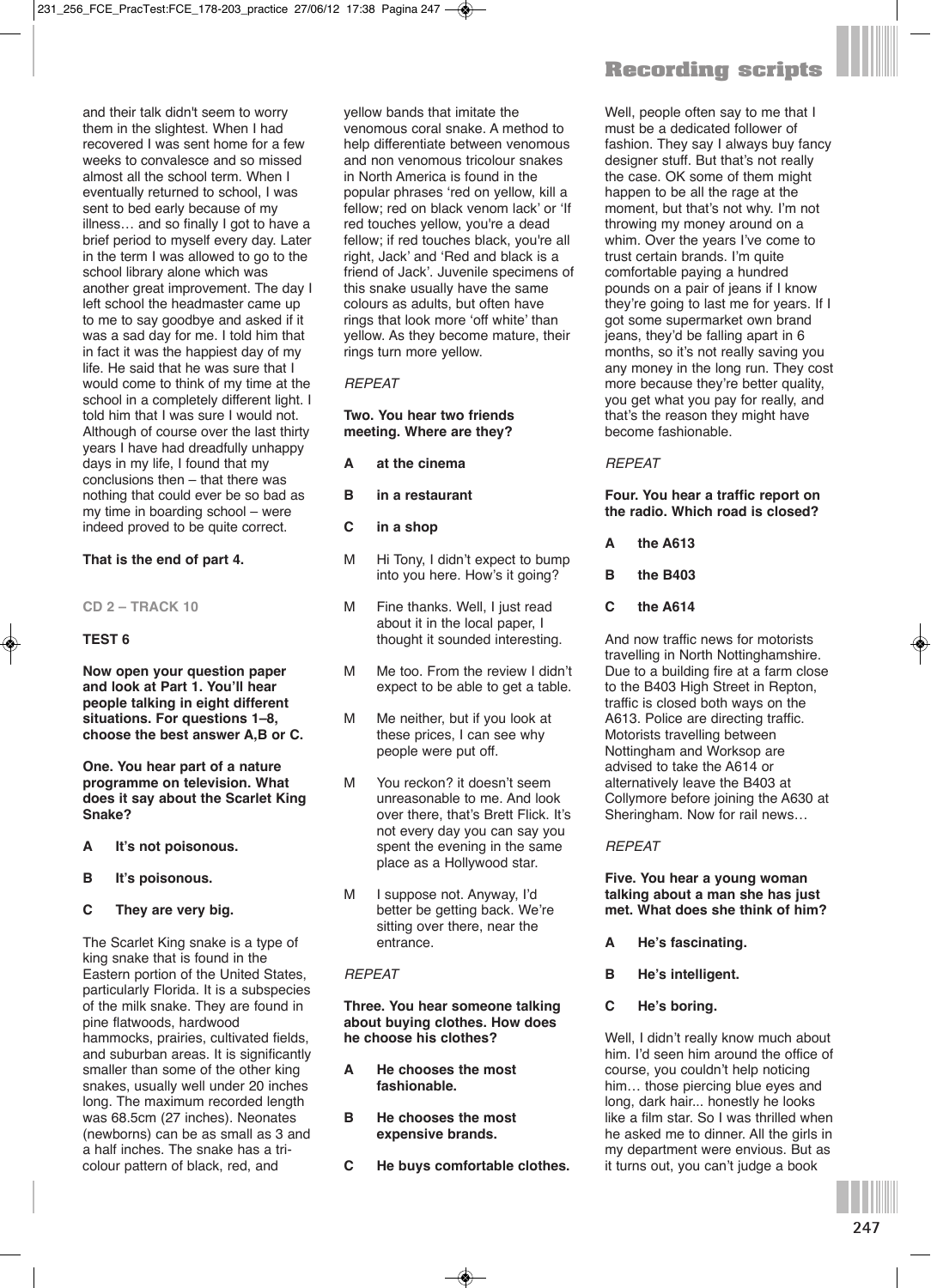by its cover. I thought he'd be really interesting, that we'd hit it off really well… then we'd get married and have children...[laughing]. Well from the moment we arrived at the restaurant, the only thing he talked about was his ex-girlfriend and football. Do I look like I'm going to be that interested in football? Really, I couldn't wait for the evening to end.

# **REPEAT**

**Six. You hear a theatre director talking to an actor. How does she want him to do the scene?**

- **A in the same way as before**
- **B very differently**

# **C like a famous actor did it before**

It's just... well… too reminiscent of Sir Larry Guilgood really. I know he made this part his own. It's the touchstone performance, one we can't really forget about. The image of him as Hamlet is probably the one we all think of when we think of Hamlet on stage. But it was over 50 years ago, we can't just go on doing it in the same way. You're your own man, John, a great actor in your own right. I believe you can go all the way, so you're just shooting yourself in the foot really if you mimic Sir Larry. I want to see more of you in Hamlet and less Guilgood. OK. That's it for today, rehearsals start at 7 tomorrow, everybody. And don't be late.

# **REPEAT**

# **Seven. You hear a conversation between a man and a young woman. Who is the man?**

- **A a doctor**
- **B a chemist**
- **C her father**
- M Well, I must say that doesn't look very comfortable, young lady. How did that happen?
- F I was out in the garden and I must have just fallen asleep. I had sunblock on as well, factor 20.
- M That just means how long you can spend in the sun without

running the risk of damage to the skin. If you were asleep for more than 40 minutes, you were bound to burn.

- F It really hurts, and I look ridiculous. What's Nigel going to say when he comes round, I'm supposed to be meeting all his new friends from medical school tonight at a party. I just can't go, he'll be so ashamed of me.
- M There, there, don't be silly, I'm sure he won't be in the slightest. Listen, I'll have a rummage around in the bathroom, see if we've got any cream we can put on it for you.

# **REPEAT**

### **Eight. You hear someone talking to their friend about dreams. What happens in her dreams?**

- **A She flies.**
- **B She falls.**
- **C She loses her teeth.**

I was reading about it in a magazine, apparently it's really common. One of the big three. There's the one in which you can fly, just zoom off into the air… this means you're content with life and feel you have the potential to succeed, then there's the other side of the coin, where you plunge down from the sky, which expresses fear of failure or lack of self esteem. Now mine is considerably worse. I wake up with such a fright and have to go to the mirror to make sure they haven't all fallen out. Apparently it reveals great anxiety and the fear of getting older.

# REPEAT

**That's the end of Part 1. Now turn to Part 2.**

# **CD 3 – TRACK 1**

**You will hear a promotional talk about a language school. For questions 9-18, complete the sentences.**

# Learn Hungarian in beautiful Budapest.

Come to our office and we will be happy to assist you in any way we

can during your stay in Budapest. Here is some information about us. Our two-week courses of Hungarian language and culture were first offered in 1997. Initially, we offered one two-week session during winter 1997 and one during summer 1997. They met with broad interest and were very well received. We therefore scheduled two two-week sessions during both winter and summer 1998. Since then the number of sessions and the numbers of groups and language levels in every session have continued to grow, and we now offer 5-6 sessions in winter/spring (February to April) and 8-9 sessions in summer/autumn (July to October).

In the period from February 1997 to October 2008 over 2,500 people participated in our Bulgarian courses. Our courses continue to attract more and more interest, and the number of participants (who have been between 18 and 71 years of age) is constantly rising. The high standard of our courses and their attractiveness are shown not only by the fact that many participants have returned to Budapest several times to continue studying Hungarian with us (returning participants constitute 15-20% of all course participants), but also by the results of surveys which are conducted at the end of every session. The surveys assess all components of the course, and the average overall mark given to the course by the participants is usually around 4.5 on our 5-point grading scale. Both Hungarian and Russian language courses are conducted by qualified native speakers. The level of instruction is adjusted to your needs or those of the group. We are also open to your suggestions concerning vocabulary and subjects covered; here, too we are willing to accommodate your needs and expectations. You are free to choose dates, duration and intensity (number of lessons per day) of an individually arranged course. Lessons can start on any working day. The only limitation: the minimum length of an individualised course is five days of classes (not necessarily on consecutive days) and the minimum number of classes per day is 2, each lasting 45 minutes. The fee per lesson (of 45 minutes) depends on the length and intensity of the course and on the number of people in a group. For a typical individual course of 20 lessons (5 days, 4 lessons a day) the fee per lesson is 14 Euros,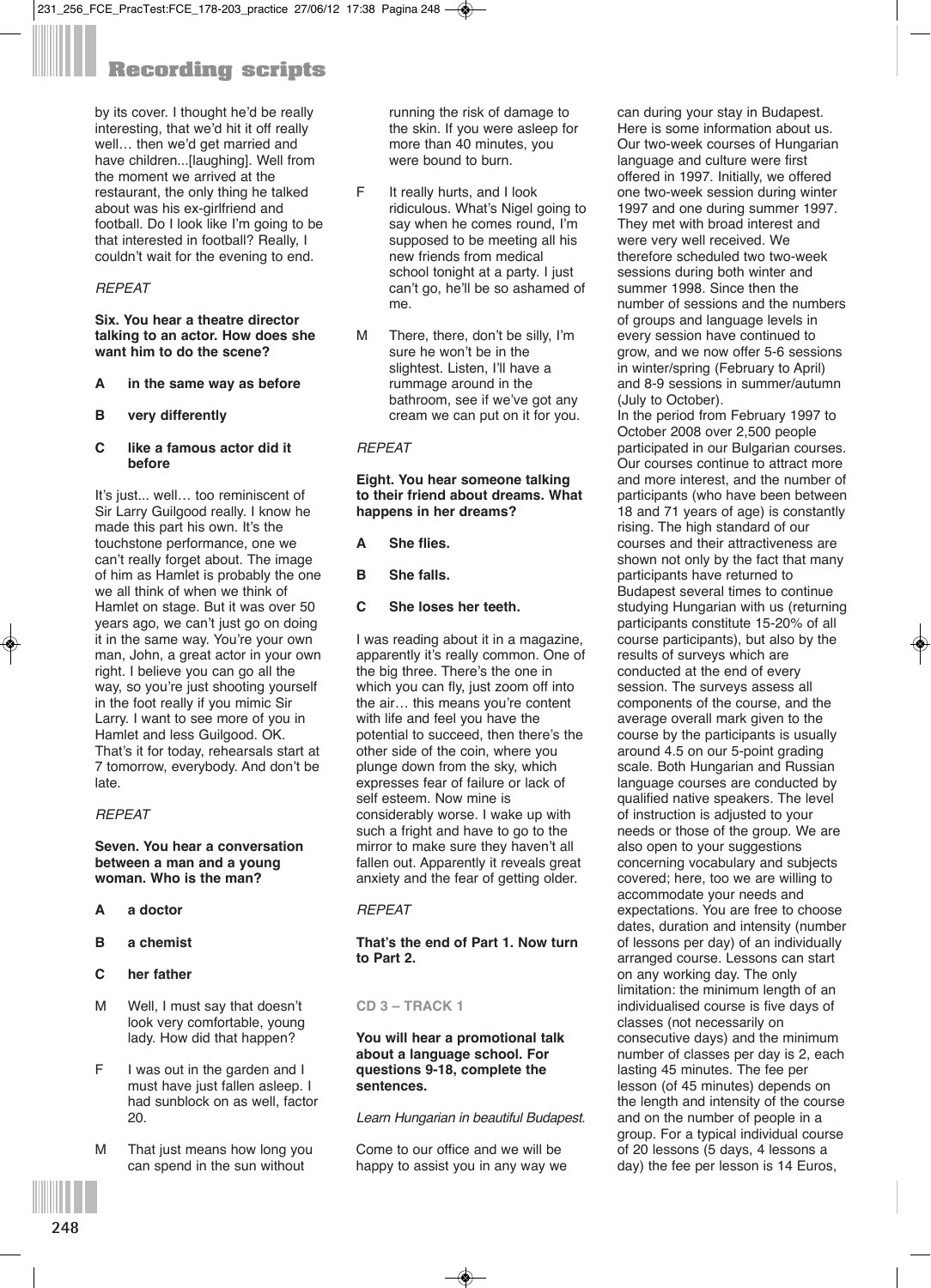or a total of 280 Euros. For a much longer and more intensive course, the fee per lesson may be somewhat lower, and for group lessons it may be somewhat higher (the fee is understood as per lesson per group; the fee for the individual participant will then be substantially lower). The exact fee will be negotiated individually, depending on the specific circumstances. (For example, if you wish to register and start a course at short notice, or for a time when demand is especially high, it may be difficult or impossible for us to offer you the price quoted above.) Please consult the Cultural program page on our website for the regular two-week sessions (and the websites mentioned there). We can offer most of the components listed there, and other options depending on your interest, but since the individually arranged courses do not constitute a package (as regular two-week sessions do), there will be additional charges.

If you participate in an individually arranged course during a time period when our regular sessions take place, you will be able to participate in the regular cultural program at a modest fee. We will also gladly advise you on cultural events in Budapest and help you plan your free time in Budapest. Please consult the Accommodation page on our website for the regular two-week sessions. We can offer you the same three kinds of accommodation when you participate in an individually arranged course. In this case the price for lodgings is not included in the course price. Charges will then be as follows:

For the first week in a single room in a private flat or house, 80 euros a week and 50 euros for additional weeks. Or for a separate, selfcontained flat, 130 euros for the first week and 100 euros for every additional week.

**That's the end of Part 2. Now turn to Part 3.**

# **CD 3 – TRACK 2**

**You will hear five different people talking about cosmetic surgery. For questions 19-23 choose from the list A-F to say how each person feels about it. Use the letters only once. There is one extra letter which you do not need to use.**

### **Speaker 1**

If you wake up after surgery with the face of a 20-year-old, where does it stop? What's wrong with growing old gracefully? The lines around my eyes come from years of laughter. And the marks on my tummy are the result of my two beautiful daughters. I'm happy, healthy and, in my 50s, more comfortable in my skin than ever. Why would I want to risk that? I am a 50-year-old woman and nothing's going to change that. I admit I like to look good, but I believe you put in to get out. I go to the gym three times a week and I'm training for a 10K race. I believe being outdoors is good for the mind, body and soul and that shows in your face.

# **Speaker 2**

I was confident about my body in my 20s and with good reason. I had a great figure and worked as a parttime model. I didn't worry about losing my looks – I just never imagined it would happen. Six months after marrying John I became an air hostess. Then, eight years later, I became pregnant and gave up flying. Free of the pressures from work to stay slim, I indulged in all my favourite treats. In my mid-40s I didn't turn heads any more and I no longer felt attractive. I got talking to a friend who'd had a facelift and decided I wanted surgery. The results were lifechanging. I felt like I had rolled back 20 years and having a smooth neck and tighter skin made me feel like the old Libby I knew and loved. I felt like I had turned the clock back.

# **Speaker 3**

If you ask me, having plastic surgery doesn't address the heart of the matter. Obviously people who go through it are insecure about something - lacking in self-esteem. I know we live in a society obsessed with how you look, but giving yourself a smaller nose or a larger chest, I don't see how that can make you feel any better about yourself in the long term. It all seems a bit shallow to me. I think as long as you value yourself and love yourself for who you are, that's the most important thing. The rest is just trivial. I mean, we never fall in love with people just for their looks, do we? We fall in love with the person themselves.

#### **Speaker 4**

Plastic surgery can and often does improve one's appearance – rhinoplasty, for example, has improved many a big nose or bump in a nose. If you are having plastic surgery to correct a flaw or defect that has seriously affected your life, then as long as you are fully informed of all the risks, then by all means go for it... Here's another thing to consider about any surgery – I was born with several deformities and congenital defects that were operated on numerous times during my life (I'm 56 now) ... there are long term affects of these surgeries... I have severe problems with my heart and my lungs now, and have been told that if I need another operation where they use general anesthetics, I could die... so, if you are having plastic surgery, I would really think seriously of the long term affects... all those people who are on that TV show where they go into it looking old, fat or with big noses and come out beautiful... well no one knows what the effects of this surgery will have on them 30 years from now.

# **Speaker 5**

We've been doing it as long as there have been humans. People used dyes on their faces, piercings on various parts of their bodies. You name it. In certain parts of the word people elongate their necks, in others they put plates in their lips to make them bigger. And I know in the east it was very common to bind the legs of children so that the feet wouldn't grown big. We all want to look good and if the technology is in place to achieve that, then we're bound to seriously consider it. I don't really see it as any different to getting a tattoo or having your ears pierced. I wouldn't consider it myself though, but that's because I'm scared of needles and surgery. But I fully understand why people do it.

# **That's the end of Part 3. Now turn to Part 4.**

# **CD 3 – TRACK 3**

**You will hear an interview with an expert on maritime disasters, June Harmann. For questions 24-30, choose the best answer A, B or C.**

M I think if we thought of a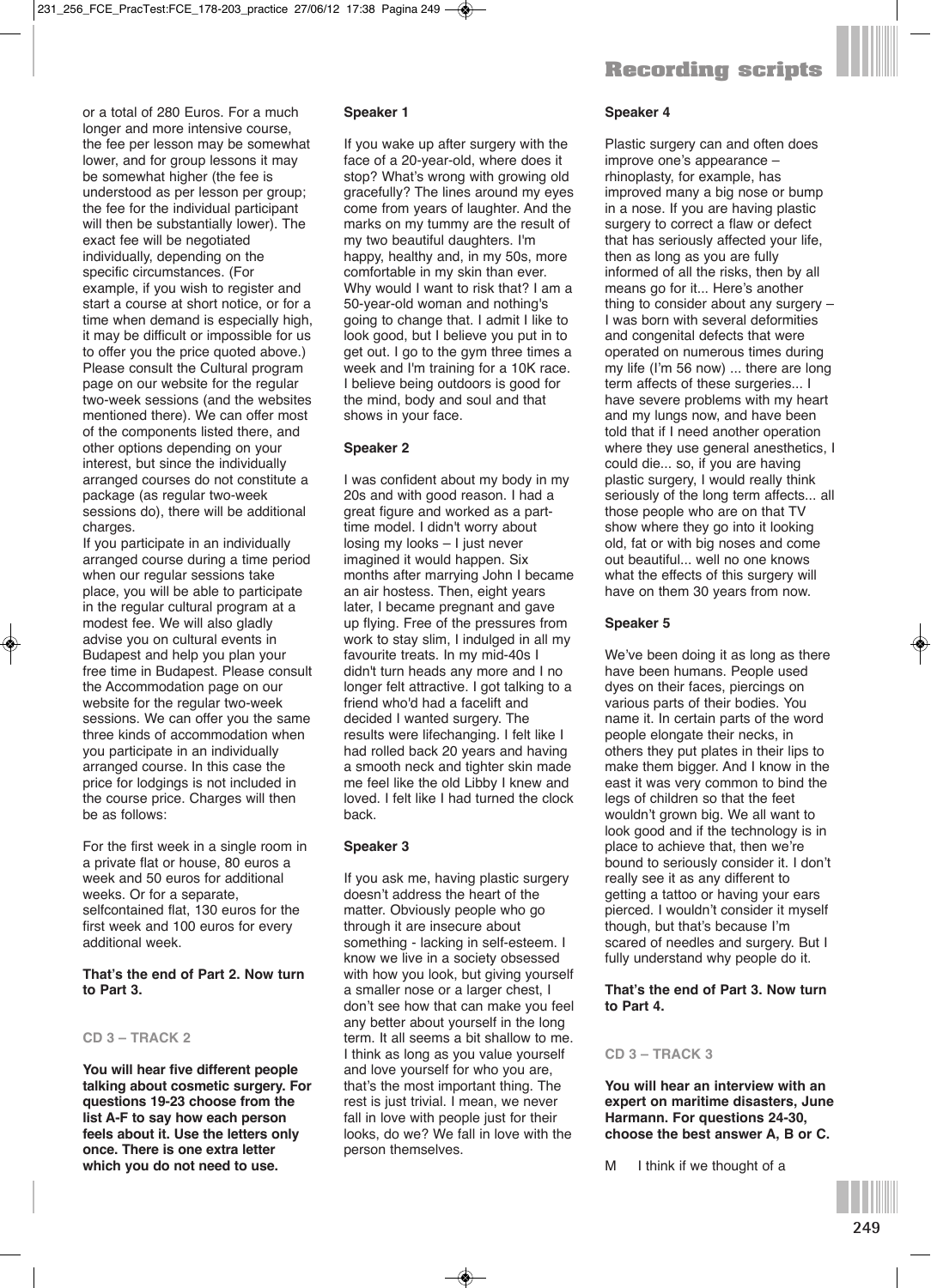maritime disaster, June, most of us would tend to think of the Titanic, why is that, was it the worst such tragedy?

- F Well, it was a terrible tragedy, Keith, there's no denying that. It claimed the lives of more than 1,500 people, but in terms of the number of fatalities, there are far worse disasters. The Tek Sing in China in 1822 left 1,600 dead; more recently the Le Joola in Senegal with 1,800 deaths and a few others until you get to the worst peacetime maritime disaster in history, the Doña Paz in 1987 which left an estimated 4,341 dead. I think the reason we all think of the Titanic is of course because we've all seen the films and read about it, but moreover because we're rather parochial and often are more concerned with things closer to home, after all, it was a British ship travelling to New York, than we are with events which are somewhat off our radar, occurring on the other side of the world.
- M You might be right there, June, I can't say I've heard much about the disasters you mentioned. Tell us more about the Doña Paz, how could so many people have been on the ship, and how could so many have died?
- F In terms of the number of people on the ship, that's an issue of some dispute. The original passenger capacity of the ferry when it was built and called the Ryukyu Kaiun Kaisha, was 608 people. But after it had been sold to a ferry company in the Philipines, it was renamed the Doña Paz and officially had a capacity of 1,492 passengers and 60 crew. But a revised passenger manifest showed 1,583 passengers and 58 crew, with 675 more passengers getting on at Tacloban City and another 908 at Catbalogan. There have also been claims that it was quite common for the crew to sell further places aboard the ship. Why so many of these people lost their lives is due to a combination of reasons. What happened was this: during the night, as passengers slept,

many on the floor of the corridors and the decks, the Doña Paz collided with an oil tanker on its way from Bataan to Masbate. The Vector was carrying 8,800 barrels of gasoline and other petroleum products. Upon the collision, the tanker's cargo ignited and caused a fire that spread onto the Doña Paz. Survivors claimed that the lights onboard the Doña Paz had gone out, that there were no life jackets on board the ferry and that none of the crew were giving any orders. People who survived the fire had to jump into the shark infested water below.

- M You said earlier that these were the worst peacetime disasters. What about wartime?
- F Well for the worst disaster, in terms of loss of life, you'd probably have to look at the failed Spanish Armada in 1588. Spain lost between 15 and 20 thousand soldiers and sailors. Some were sunk by English ships but the majority of losses came about due to unusually strong Atlantic storms which led many of the Spanish to drown, while many others died from starvation and disease as their ships were unable to anchor along the coasts of Scotland or Ireland. As the Spanish King said in the aftermath 'I sent the armada against men, not God's winds'.
- M So just how safe are we at sea, June?
- F Oh I'd say pretty safe, relatively speaking. If you're travelling with a reputable company and in a boat equipped for the environment it's in, you're statistically safe. Look at it this way, an estimated 1.5 million people in the UK travelled on cruise ships last year alone. And we're no longer so much at the mercy of bad weather.
- M And one last thing, June. It seems a strange thing to have written a book about, can you tell us why exactly you became interested in this field?
- F It's difficult to say, I suppose

I've always had a bit of a morbid fascination with the sea. It always seemed a bit of a dangerous, mysterious place to me. And I do remember seeing an old black and white film about the Titanic when I was a kid, which I remember I found spellbinding. But to be honest I'd say the truth is much more mundane, simply, I was contracted to write the book by the publisher's, so I did my research and here you are... A History of Maritime Disasters by June Harmann.

# **That is the end of part 4.**

# **CD 3 – TRACK 4**

# **TEST 7**

**Now open your question paper and look at Part 1. You'll hear people talking in eight different situations. For questions 1–8, choose the best answer A, B or C.**

**One. You hear a man talking about a sport. Why did he stop playing the sport?**

- **A Because of injury.**
- **B He no longer enjoyed it.**
- **C He doesn't have enough time.**

Well, I've got to say, much as I liked taking part, it got a bit too much in the end. What with training twice a week and then the match on Sunday... and I'm not getting any younger. I found I needed Monday and Tuesday just to recover from all the aches and pains. And I've got so much on my plate at the moment... I've found that since I stopped it has really freed up my week and I can see a lot more of the family than I did.

# **REPEAT**

**Two. You hear a woman talking about a recent purchase. Where did she buy it?**

- **A in a shop**
- **B on the Internet**
- **C at a local market**
- I just browsed their catalogue on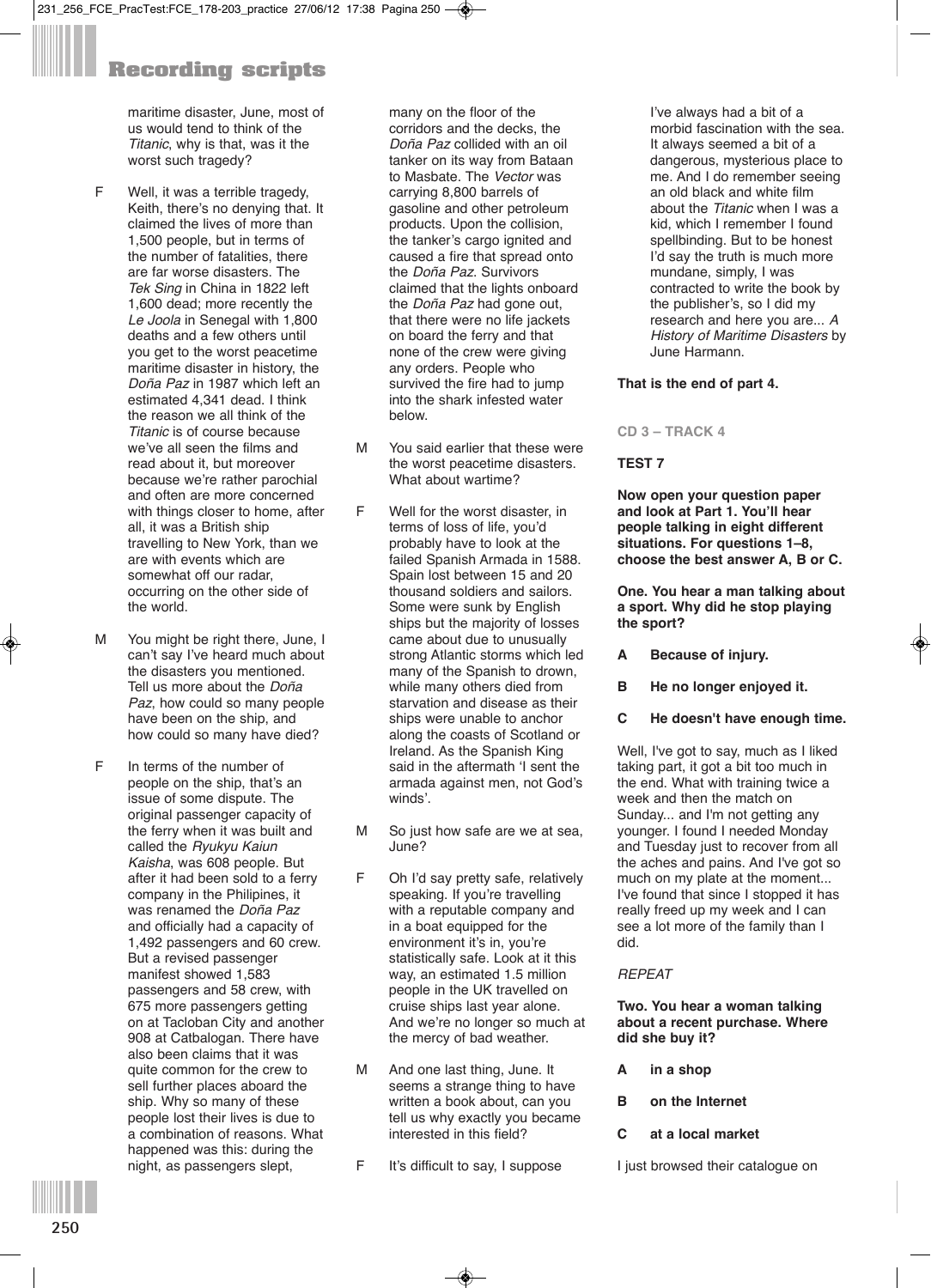their website, made a note of the model number and drove into their out-of-town place to pay for it and pick it up. I must say they're certainly doing good business... queues like you wouldn't believe. You can see why the local furniture market is suffering; the whole town must have been in there buying things for the house or garden.

# **REPEAT**

### **Three. You hear somebody talking about a new school. What does the person think about it?**

- **A It is needed.**
- **B It isn't needed.**
- **C It's too far away.**

About time too, we've been crying out for this for years. Kids have had to travel into Nottcaster. It took my nephew close to an hour to get in there by bus and after his various sports teams he wasn't getting home until nearly nine o'clock. Finally it looks like they're doing something for this community instead of spending money on things there's no real need for. I mean, that procession last year… what was that for? A waste of money if you ask me.

# REPEAT

**Four. You a hear woman talking about her job. What is she worried about?**

- **A She doesn't have the necessary skills.**
- **B She has too much work to do.**
- **C She might lose her job.**

Well, there have been rumours flying around for months. You just hope that it's not going to be you. I know it sounds selfish but our department is one of the most productive in the whole company; we don't get a moment's peace. But... it turns out that the whole company is suffering and there'll be large scale redundancies. Hopefully if they let me go I can find something similar; I'm too old now to retrain and do something completely different.

**REPEAT** 

**Five. You hear an advertisement for a holiday. What kind of holiday is being advertised?**

- **A a cruise**
- **B a safari**
- **C an activity holiday**

How would you like to sleep on the banks of majestic Lake Victoria, listening to the gentle lapping of the lake on the shore, and the wildlife of the nearby National Reserve Park? Just what you need after an actionpacked day of canoeing, rock climbing or scuba diving. Lake Victoria Hotel offers 2 weeks in its luxury compound, where you can do as much or as little as your heart desires. See our website for further details.

# **REPEAT**

**Six. You hear somebody discussing a radio programme. What kind of programme was it?**

- **A a political debate**
- **B a quiz programme**
- **C a comedy**

It's a joke really, they were putting so many questions to him and he didn't have a clue. I really don't think he stands a chance of winning the next election if he carries on like this. I had to laugh when they asked him about his foreign policy... his answer just seemed to make no sense at all. He came over as a bit of a clown.

# **REPEAT**

### **Seven. You hear somebody talking about a piece of furniture. How does he feel about it?**

- **A It's too big.**
- **B It was difficult to assemble.**
- **C It was too expensive.**

Well, I thought that at that price you can't go wrong. But I started to regret it once I saw the size of the box, it only just fit into the car. The thing with these flat pack things... there's just so many bits and pieces. When I got home and started looking at the instructions... well... I didn't know which was up and which was down.

Finally I got it all together and it fits quite well next to the sofa. Hopefully it will stay upright for a while, although I can't be certain it will.

# **REPEAT**

### **Eight. You hear somebody talking about their plans for the weekend. What are they going to see?**

- **A a concert**
- **B a film**
- **C a football match**

Well, when I saw the adverts for tickets, I jumped at the chance. It's years since they've played here. I suppose it's all down to their new manager, he's really got them playing well. What an atmosphere it will be... the lights, the singing, the drama of it all.... I can't wait. It's great that this town can stage an event like this. And they've got a really good chance of going all the way and winning the cup this year.

# **REPEAT**

# **That's the end of Part 1. Now turn to Part 2.**

# **CD 3 – TRACK 5**

### **You'll hear a talk about an arts festival. For questions 9-18, complete the sentences.**

Brian Daniels, co-founder of The Wentworth Art Fair, has announced that a controversial collection of Phillipa West will be the subject of this year's Wentworth art festival symposium. The two-day event will bring together an international panel of experts to view the Marta Costello Collection made up of approximately 1,200 drawings, journals, letters, paintings and other items whose owners maintain are made by Phillipa West. Some experts on the artist's work have questioned the authenticity of the collection. The panel will present an overview of the methods and challenges of authenticating newly revealed art works. Of particular interest, in conjunction with the Wentworth Art Fair symposium, a group of the disputed objects will be on view for the first time in the United Kingdom. The symposium will take place Saturday, February 6 and Sunday,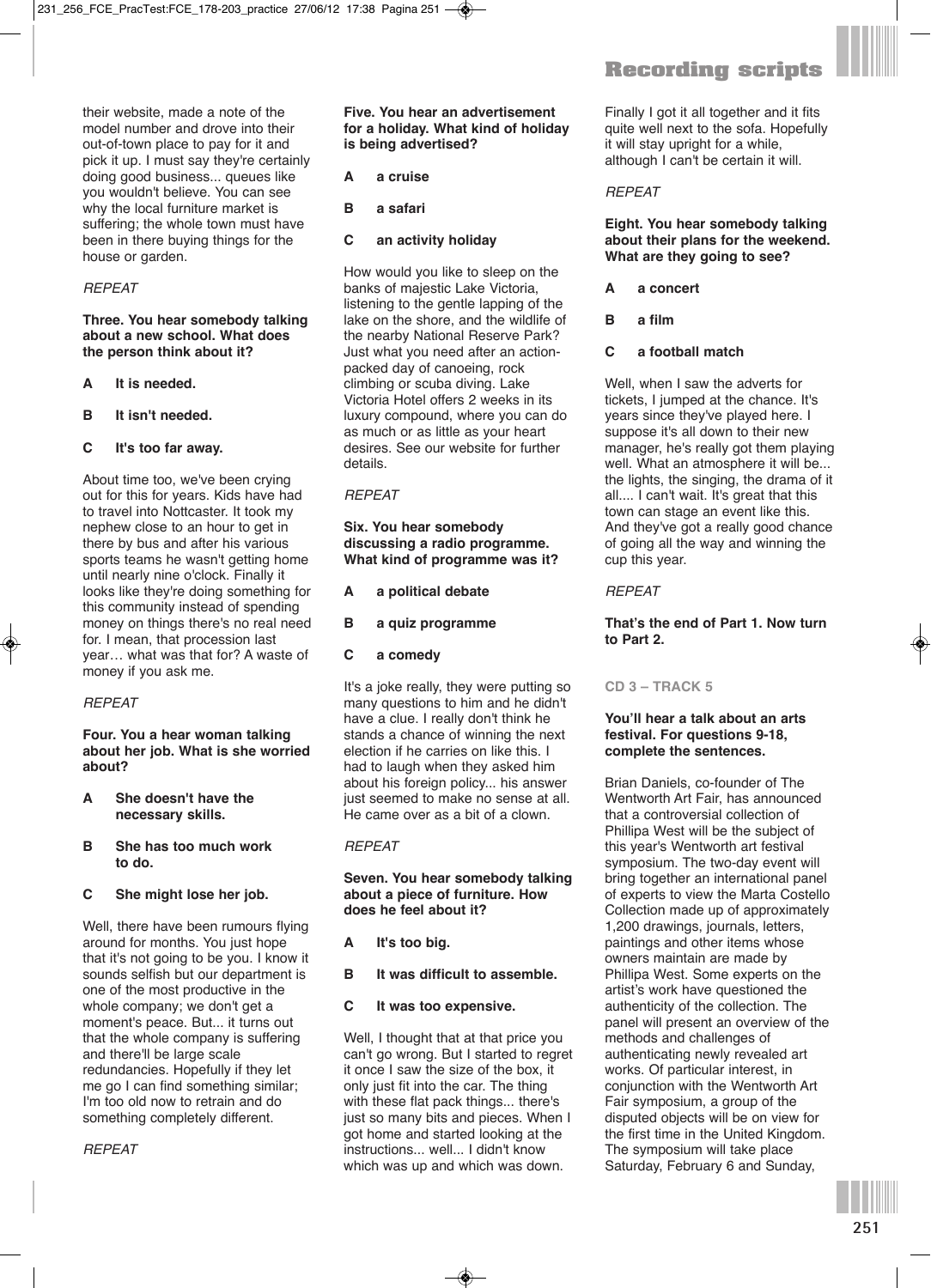February 7, from 10:00 am to 12:00 noon at the Cheeseman Gallery at Dame Doris Brown High School for the Performing and Visual Arts, 13 Church Street. Admission is included in the purchase of an Art Fair ticket. Daily tickets are 10 pounds and a three-day pass is 25 pounds. Doors will open at 9:30 a.m., seating is limited and is on a first come, first served basis. Visit www.wentworthartfestival.com for further details. Approximately 20 objects from the Marta Costello Collection, including paintings, drawings, journal pages and other items, will be exhibited, and for the first time will provide experts the opportunity to examine the controversial material. The Wentworth Art Fair Symposium panels will bring together the owners of the Costello material, experts they have enlisted to examine the material, the publisher of a recently released book on the collection, plus scholars and art dealers who have followed the controversy since it began. The moderator will be Michael Edward Hall, art historian, critic and correspondent for Art Newspaper. Moderator and journalist Michael Edward Hall says, 'The discussion will range from the specific – a description of the Costello archive – to general questions about how newly discovered artworks are received and evaluated by the scholarly community and the market.' Welsh artist Philipa West is among the most popular and beloved women painters of the 20th century. Her paintings, which can command large sums, describe a life full of joy and love for her husband, the painter Donald Rivers. Today she is an icon, and even scraps of paper associated with her are valued not only financially but also as relics of a legendary historical figure. Her reputation is such that the Welsh Arts Council has designated her work 'National Patrimony' and restricted its trade and export. Little wonder that the Costello collection of Phillipa West material has come under such intense scrutiny. Even before the works became widely known with the April release of the illustrated book Finding Phillipa West the collection became the focus of numerous articles in major publications in Europe. Some reports celebrated the discovery of new material related to West while others questioned the authenticity of the objects and

challenged their publication. The Wentworth Art Fair Symposium will look into the issues surrounding the collection and its still unresolved status.

**That's the end of Part 2. Now turn to Part 3.**

#### **CD 3 – TRACK 6**

**You will hear five different people talking about a television programme. For questions 19-23 choose from the list A-F what each person says about it. Use the letters only once. There is one extra letter which you do not need to use.**

#### **Speaker 1**

It's a bit of a guilty pleasure really. It's not the sort of thing I would normally have any interest in. I just happened to be browsing through one of the tabloids when I was at the dentist's and I noticed that one of the people in it went to my old school. Not that I knew her of course, I must be at least ten years older than her. But that evening I switched it on and I've been hooked ever since. I don't think I'd ever really understood the appeal before... but the thing is, they've put ordinary people in an unreal situation and you can't help but wonder how you'd react in the same situation. It's quite compulsive, it really is.

#### **Speaker 2**

Don't get me started on that... I can't tell you the amount of arguments I've had with my flatmates about it. They have it on for hours every day. Day in day out. I think it's ludicrous. What on earth people find so fascinating about it, I'll never know. They just spend hours sitting around chattering about the most trivial things. And the people they get to go on it... I wouldn't want to have to spend half an hour sitting next to them on the bus, let alone choose to watch them on television. They just want to be famous without actually having any sort of talent. No, why it's become so popular is beyond me.

#### **Speaker 3**

These days I can't say I watch it. I used to when it first started. Then it seemed to have some sort of

intellectual facade. like it was a social experiment. They'd have a psychologist analysing each of the housemates' behaviour and I found that really interesting. What's more I'd notice some of that behaviour in my everyday life and I'd be able to relate what I'd learnt... I've always been fascinated in body language and things like that. But the last few series they seem to have just forgotten about that side of things and it's just entertainment, a circus act for people desperate for their 15 minutes of fame.

#### **Speaker 4**

The first couple of series, I never missed an episode but I must say that my interest has faded a bit. I have it on every now and again but I can't say I could even tell you all the names of the contestants. Though there's one guy called Tony of course. I remember him because he looks like my boyfriend's brother and they even have the same name. He's rather embarrassed about it actually... people keep coming up to him and asking him if he's Tony... and what can he say? He is Tony. We were all at the cinema with him last week when somebody asked him for his autograph... I thought he'd just explode!

#### **Speaker 5**

I couldn't tell you a thing about it I'm afraid. I know it's tremendously popular and I'm always hearing people at work or on the train talking about the people who are on it... and the way they talk about them... you'd think they were friends or neighbours. I've got nothing against it really, and there must be something to it if so many people are addicted to it... it's just that I've been going to pilates classes three times a week and by the time I get home it's nearly over... and besides, my favourite detective show... McCallister is just about to start on the other side, so I sit down and watch that, I never miss it. It's great!

### **That's the end of Part 3. Now turn to Part 4.**

#### **CD 3 – TRACK 7**

**You will hear an interview with a psychologist about sharing houses. For questions 24-30,**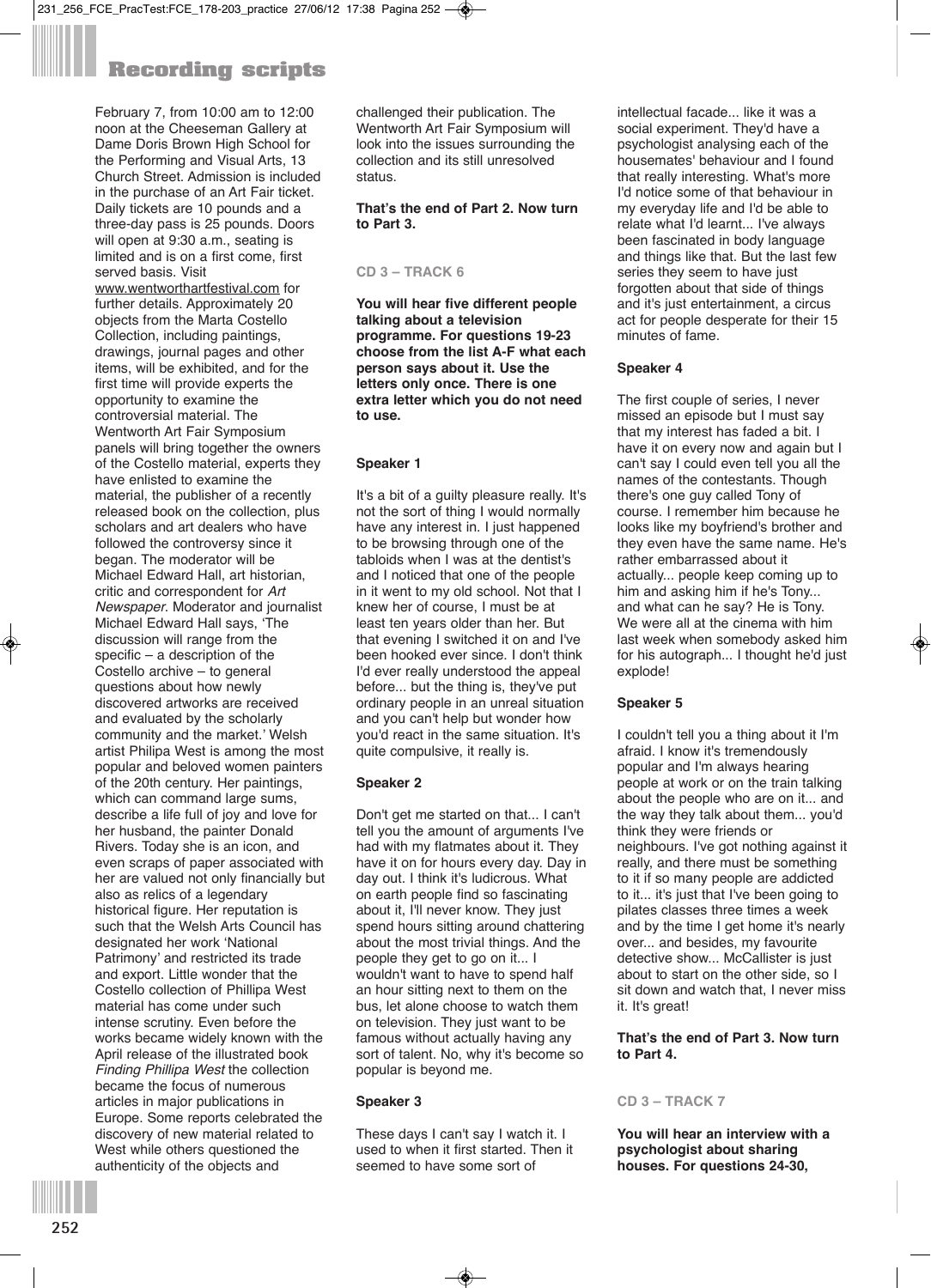# **choose the best answer A, B or C.**

- M Moving away from home is a big step and one most of us make when we go off to college or university. The chances are you'll find yourself sharing a house or a flat. We've invited Dr. Victoria Millington into the studio to discuss problems with sharing accommodation and strategies for anticipating and dealing with them.
- F Sharing a house or a flat can be daunting, but it can be fun, too. One of the most rewarding things about living in a shared household is the social side. There's always someone to talk to; you never have to be alone unless you wish to be. Among the best times you'll have living with others is when you share with friends. Also, it's very handy to share if you want to move out of home, but can't afford your own flat. And as long as the basic rules and routines are clear, it's much more interesting than living on your own.
- M What's the most common problem people face when sharing?
- F One of the most contentious areas when living in a shared household has got to be cleanliness, or lack thereof. Some people are, frankly, lazy. At the other end of the scale, some flatmates hover over you while you're eating your dinner and when you pause at the end of your meal, they demand you wash up your plate immediately. There are several approaches to this problem and you and your flatmates will have to decide which is the best approach for you. Maybe the best and most obvious idea is to make a rota. Some people find this restrictive, but it's a fair system and if you work it out well beforehand, it can really pay off. It's up to you how you arrange it: you could make sure each person takes responsibility for one room or alternate all the jobs that need to be done. However, it is essential that everyone sticks to the plan, otherwise half of you will feel resentful and the others will feel

guilty. Sometimes it can be difficult to keep up with the rota due to changing circumstances, so factor in some flexibility – think about taking turns for having a week off, for example.

- M What are other common problems?
- F Space is another serious matter. In order to get on well with your flatmates, communal space is important. Just think about it. Living in a flat with no meeting place other than a small kitchen, say, will mean that you'll never get friendlier than just saying hello politely and exchanging a few words. It's a bit sad when everyone goes back to their own room. So when you're choosing somewhere to live, think about whether or not you want to be sociable. Your own space is important too. In the beginning, if you're finding it tough to live with other people, your own space is a haven. It's somewhere where you can relax. In your own room, you can calm down if you're feeling rather 'frazzled', which will make you better company for when you meet up with your flatmates. It also means that you're not always getting under each other's feet.
- M And what kind of people is it best to live with?
- F Once you've made friends and have been living with them for a while, you'll come to realise that group dynamics are important. There are two options as regards living arrangements: you can live with friends or you can live with strangers. Some people couldn't share a place with someone they don't know. For one thing, you can be more accommodating to people you already know and like. For another, you might not know how much you can trust them. However, moving in with friends comes with a warning. What if you fall out over the washing up? Realising that you could easily destroy a great friendship as housemates, and preparing for that, is one step towards harmony. But you might not want to risk the cost of a

friendship and you could decide that living with strangers is the best thing to do. After all, it could be fun, you never know who you might meet. It's just as well to meet up with your new flatmates before you sign anything though. Think about going out with them for the evening. Or at least chat to them while you're looking around the place. Sometimes fate throws you together with people and you get on famously. However, it can be a shock when you have to live with people who you have nothing in common with or who do things that you consider to be anti-social or odd. If you have a choice, try to choose people to live with whose behaviour you think you can bear. If you don't like people playing heavy rock or acid house music all day and night, don't live with them. If you think it's fine to leave dirty socks out in the sitting room, then make sure that you choose people who are similarly untidy. Being considerate is one of the fundamentals to living with other people, but it helps if you have a similar outlook and attitude to life. It's no good if just one of you likes partying all night. Much better that you all do. If you're all into hiking or cycling, you'll understand better that equipment left all over the hall is a fact of life.

#### **That is the end of part 4.**

#### **CD 3 – TRACK 8**

#### **TEST 8**

### **Now open your question paper and look at Part 1.**

**You'll hear people talking in eight different situations. For questions 1-8, choose the best answer, A, B or C.**

**One. You hear someone talking about something he has given up. What has he given up?**

- **A coffee**
- **B sweets**
- **C a hobby**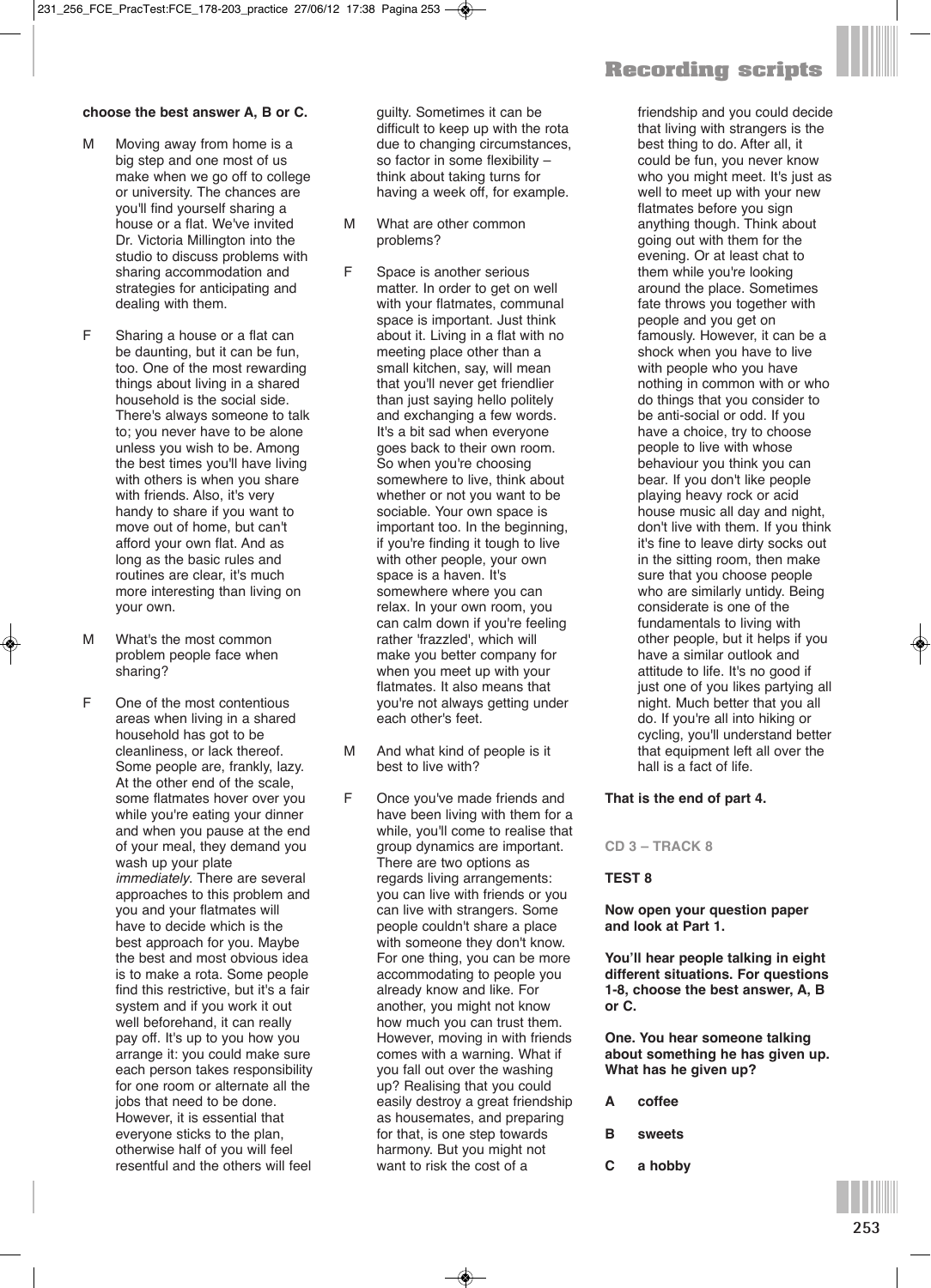I wouldn't say I lead a particularly unhealthy lifestyle, but on the other hand I wouldn't say it's particularly healthy either. I've never really eaten enough fresh fruit or vegetables, but then I've never really had much of a sweet tooth either so I've never found it particularly hard to avoid chocolate or candy. I play tennis almost every week and I can't see myself stopping for any reason. It's just that I think I was drinking too much of it and I've heard it can be bad for your liver as well as staining your teeth, so I just decided to stop.

# **REPEAT**

#### **Two. You hear a woman talking about a place she went to. Why did she visit it?**

# **A to meet a friend**

# **B for work**

# **C to go shopping**

Well, Joan who I went to school with, was always raving about it – she lived there for a couple of years after university. So, when I heard the annual company general meeting was going to be there, I couldn't wait. Not that we got much free time to go sightseeing or anything. I'd really wanted to hit the shops; Joan said they were great with all sorts of bargains. But in the end the only thing I managed to buy was a T-shirt at the airport.

# **REPEAT**

#### **Three. You hear somebody talking about a song. What does the person think about the song?**

- **A He prefers the original.**
- **B He prefers the current version.**

#### **C He likes the film it comes from.**

I'd say it's quite a rare thing. Cover versions are usually awful. So, I was a bit sceptical at first, but I have to admit they've done a great job and I'd rather listen to this new interpretation. It's like films and film sequels... every so often a sequel comes along that outshines the original... like SeaChase 2 is a much better movie than the first one. I love it.

**REPEAT** 

**Four. You hear two people discussing a restaurant. What do they agree on?**

- **A It's expensive.**
- **B The service isn't good.**
- **C The food isn't very good.**
- M Really? I thought it was delicious... a real culinary experience.
- F Maybe I went on a bad night then! I thought it was very disappointing – especially at their prices.
- M Well, it's certainly not cheap... but every so often you have to splash out... push the boat out. I certainly couldn't afford to eat there every week.
- F You can say that again! I couldn't believe the bill when it arrived. And the waiters were so snooty. You'd think it was too much trouble just to bring me a clean spoon.
- M Are you sure we went to the same place? They couldn't do enough for us when we went.

# **REPEAT**

### **Five. You hear a weather forecast on the radio. What will the weather be like on Sunday?**

- **A cloudy**
- **B sunny**
- **C rainy**

The weekend will start out chilly and overcast for much of the region but by Saturday lunchtime the clouds should give way and temperatures will begin to rise, leaving us with a lovely bright weekend… and the good weather should stay with us until the middle of the week. From Wednesday, pressure moving in from the west will see a drop in temperatures from mid-afternoon bringing with it the threat of wintery showers.

# **REPEAT**

**Six. You hear an announcement at a train station. What time will the train leave?**

**A 4.40 B 4.20 C 3.50**

The delayed 15.13 service to Rocheston will now arrive at platform 4b, 20 minutes later than scheduled, departing at the later than advertised time of ten to four. On behalf of RailTime UK we'd like to take this opportunity to apologise for any inconvenience this may have caused our clients.

# **REPEAT**

### **Seven. You hear two people discussing their new language class. How do they feel about it?**

- **A The teacher is boring.**
- **B It is too difficult.**
- **C They like the teacher.**
- F Yes, I agree... She's much better than Riccardo.
- M Well that wouldn't be hard... all he did was drone on and on about grammar points... I thought I'd fall asleep sometimes.
- F Ha! Me too! But I suppose it must be difficult to make some of that material interesting.
- M Sure! But Ana seems to be able to do it. I really enjoyed that activity we did using the old paintings.
- F Yeah! Come on, we'd better get back... the break is nearly over.

# **REPEAT**

# **Eight. You hear somebody talking about a dress. What does she say about it?**

- **A It's fashionable.**
- **B It doesn't fit her.**
- **C She wears it regularly.**

I'm always thinking... when will I get to put it on, but there's not much chance of it these days... it's not as if we go to fancy places all that often... especially with the kids being the age they are. I think I was just so thrilled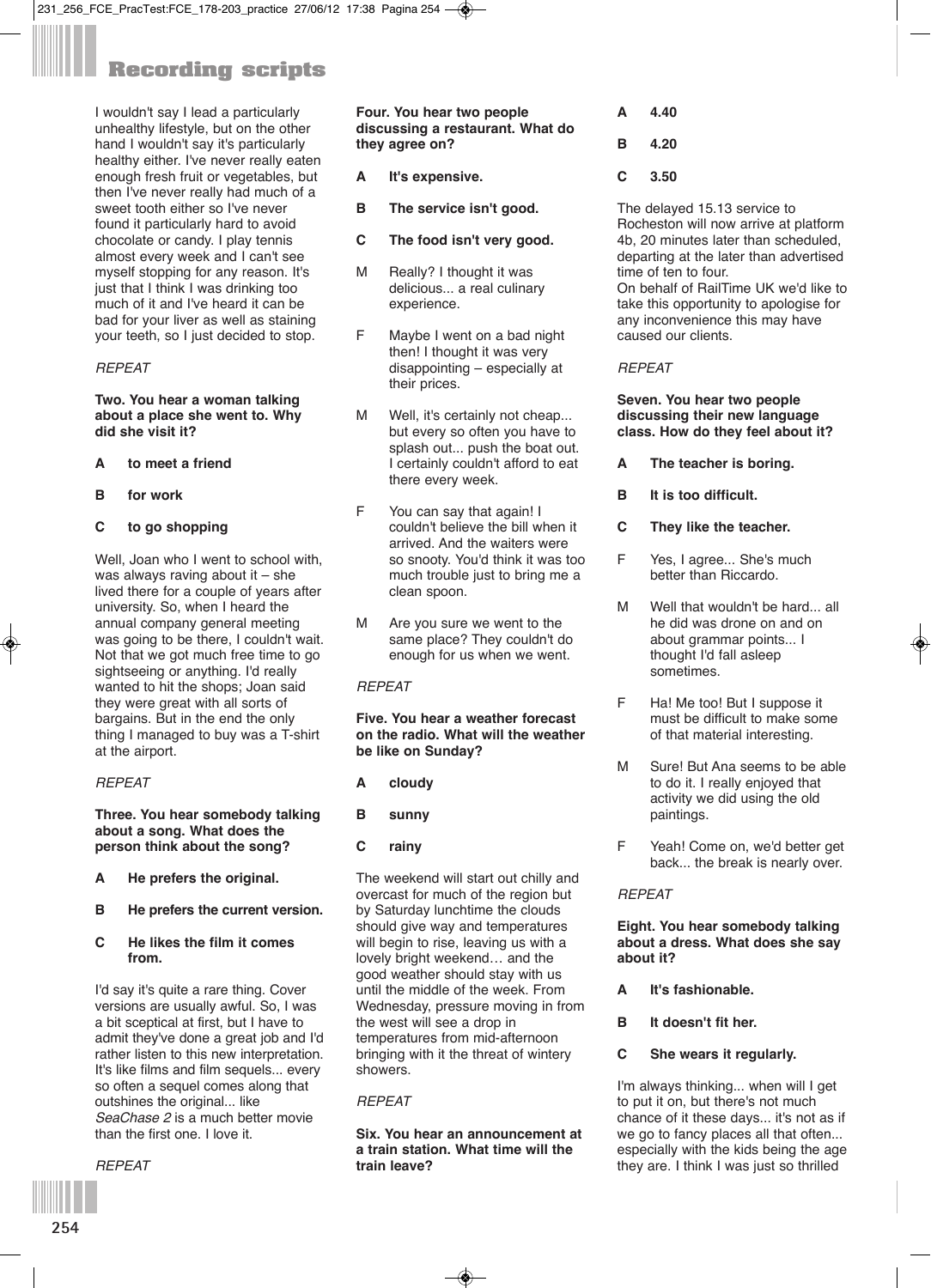that I could still get into it after 20 years. I dug it out of the attic when I saw that style had made a comeback. Every stylish young lady is wearing them these days. Though of course I'm not sure if I count as a young lady any more.

#### **That's the end of Part 1. Now turn to Part 2.**

#### **CD 3 – TRACK 9**

#### **You will hear a lecture about cheese-making. For questions 9-18 complete the sentences.**

Cheddar cheese is one of the great cheeses of the world. It is usually made with cow's milk, but I frequently make it from goat's milk. Goat's and ewe's milk both produce a slightly softer curd than cow's milk, and they require slightly reduced temperatures. The curds from these milks also need slightly less pressing. Sterilise all the equipment in hot water and ensure that the room is not subject to cold draughts. Give yourself plenty of time, without the possibility of interruptions. To makes approximately half a kilo of Cheddar you will need 5 litres of full cream milk, 5ml of liquid starter, 3ml of rennet and 10g of salt. Pasteurise the milk to destroy unwanted bacteria. Cool to 21 degrees. Stir in the starter and leave the milk, covered in a warm place for about an hour so that it can acidify. Don't leave it for much longer than this otherwise the cheese may be too dry and crumbly. Increase the temperature to 28 degrees for goat's or ewe's milk, or to 30 for cow's milk. Mix the rennet with two teaspoonfuls of previously boiled and cooled water and then stir it in. Give it another stir 5 minutes later to stop the cream collecting at the top. Cover the container and then leave the milk to set in a warm place. The curd is normally ready when it is firm to the touch. The curd is cut in order to release the liquid whey. Cut down into the curd, from top to bottom one way then cut it at right angles to form square columns. Stir gently with the hand for a couple of minutes. Gradually increase the temperature over the next 30-40 minutes. The curds then gradually sink to the bottom and collect at a central point. Turn off the heat and leave the pan until all movement has ceased in the liquid. Using a spoon take out as

much of the liquid whey as possible, then place a sterilised cloth over a stainless steel bucket or large basin and pour in the curds. Make the cloth into a bundle by winding one corner around the other three. Place the bundle on a tray which is tilted at an angle to let the whey drain away. Leave for about 15 minutes. Untie the bundle and the curds will be seen to have formed into a mass. Cut this into four slices and place one on top of the other then cover with the cloth. After about fifteen minutes place the outer slices of the curd on the inside of the stack, and vice versa. Repeat this process several times. Sprinkle 10g salt onto the milled curds, rolling them gently without breaking them further. You then need to press the cheese. Pressing cheese is essentially a process of compacting the curds while extracting the liquid whey. For the first hour, apply a light pressure so that the fats are not lost with the whey then increase it to the maximum and leave until the following day. Remove the cheese from the press and cloth, and dip it in hot water for one minute in order to consolidate and smooth the surface. Place it in a protected area and leave it to dry for a day or two until a rind begins to form. Once the rind has formed, the cheese can be sealed to prevent it becoming unduly desiccated while it is maturing. The last stage is often the all-important one. A cheese, which is tasteless and bland when freshly made, is full of flavour and body after being left long enough. Leave to mature in a cool, dry place.

### **That's the end of Part 2. Now turn to Part 3.**

#### **CD 3 – TRACK 10**

**You will hear five different people talking about an internet website. For questions 19-23 choose from the list A-F to say what each person feels about it. Use the letters only once. There is one extra letter which you do not need to use.**

#### **Speaker 1**

If you ask me, if something is in unlimited supply then it can't be stolen. These music companies will just have to adapt their business model... move with the times. In fact in the long run I would say that it

helps the artists themselves rather than hindering them... the people that use this website and listen to new music on it are far more likely to fork out for concert tickets or T-shirts or whatever. I don't think it's the artists themselves who are complaining, more their record companies who are afraid sooner or later the artists and the public are just going to cut out the middleman.

#### **Speaker 2**

I can see why so many artists are against it... I mean... it's their job after all... how they make a living. People shouldn't be allowed to just help themselves whenever they like. It doesn't matter how much money they have now, how many cars or how many houses. People just wouldn't drive off in some pop singer's car, or walk into one of their houses and help themselves to a chair or a lamp, would they? I stopped using it really when I saw one of my favourite singers talking about it on TV and he said he was thinking of retiring... it wasn't worth it any more… he'd be better off opening a café he said.

#### **Speaker 3**

If I use the website and listen to something from it, I can't see how that could be considered theft. I'm not depriving anybody of anything. Whoever owns – if that's the right word – the music he or she still has it. I haven't taken it away from him or her, and, to be honest, I'd be far more likely to go out and buy something if I hear it and enjoy it – which I generally do – more often than not in fact – especially with my favourite artists. And it's a great way to discover new favourites.

#### **Speaker 4**

My nephew was telling me all about it. I'm not sure if he was in favour of it or not. He sort of lost me halfway through to be honest. But from what I gather – and you can laugh at me –  $I$ am a former history teacher after all – far reaching changes often occur in the commercial world. Look at a couple of hundred years ago – only the local nobility had the right to own an oven and everybody had to pay to use it – and at that time, that was considered perfectly natural. Still... what do I know? I wouldn't even know how to go about using it.